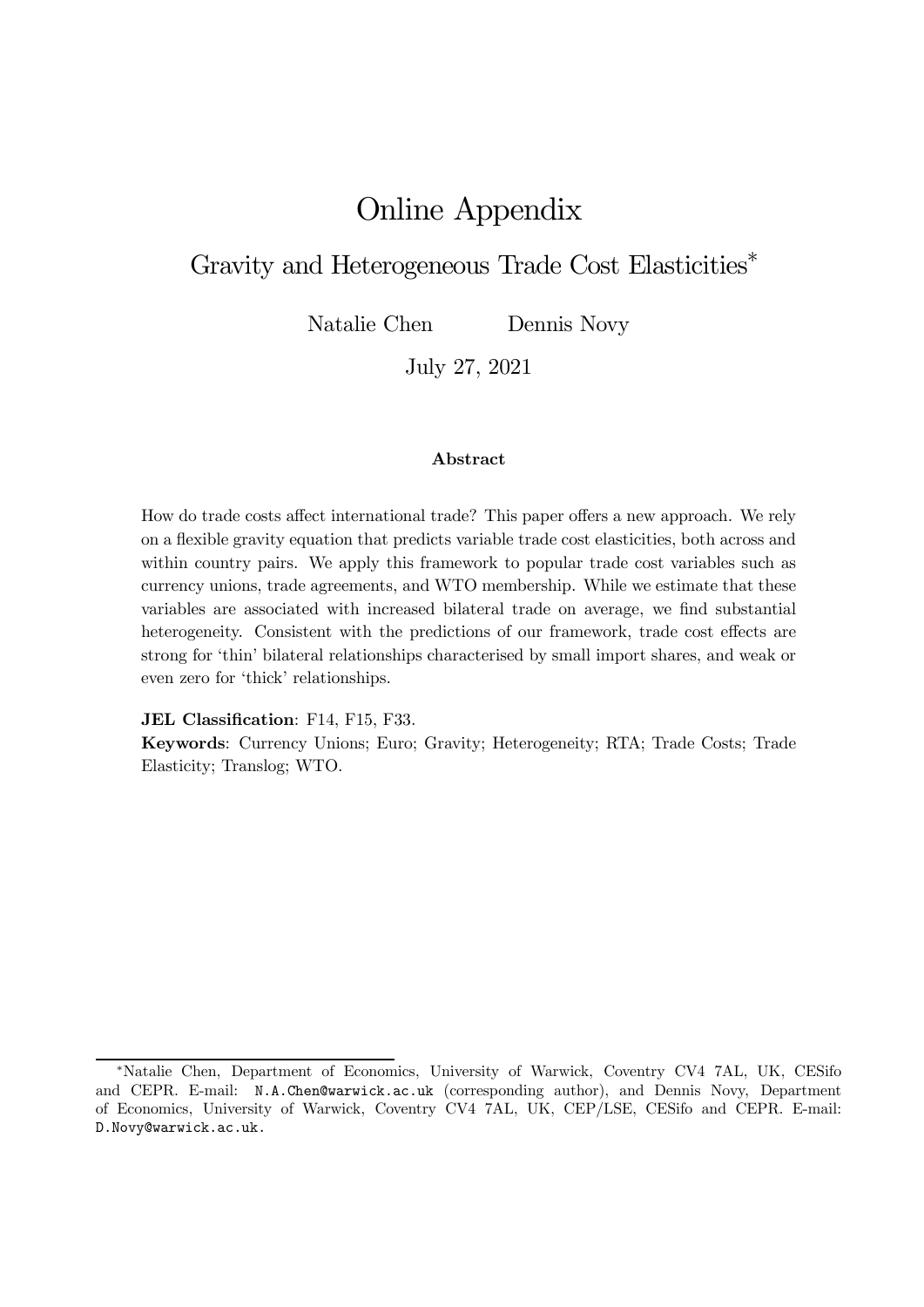# Contents

|             | A Data     |                                                                                                                 | 3              |
|-------------|------------|-----------------------------------------------------------------------------------------------------------------|----------------|
|             |            |                                                                                                                 | 3              |
|             |            |                                                                                                                 | 3              |
|             |            |                                                                                                                 | 3              |
|             |            |                                                                                                                 | 3              |
|             |            |                                                                                                                 | $\overline{4}$ |
| B           |            | Theory and Monte Carlo Analysis                                                                                 | 6              |
|             | B.1        |                                                                                                                 | 6              |
|             | B.2        |                                                                                                                 | - 7            |
|             | B.3        |                                                                                                                 | 10             |
|             | <b>B.4</b> |                                                                                                                 | 11             |
| $\mathbf C$ |            | Robustness                                                                                                      | 15             |
|             |            |                                                                                                                 |                |
|             |            | Geopolitical Events, Decolonisation, and Missing Data $\dots \dots \dots \dots \dots \dots$                     |                |
|             |            |                                                                                                                 |                |
|             |            |                                                                                                                 | 17             |
|             |            | Import Shares per Good $\ldots \ldots \ldots \ldots \ldots \ldots \ldots \ldots \ldots \ldots \ldots \ldots$ 19 |                |
|             |            |                                                                                                                 |                |
|             |            |                                                                                                                 |                |
|             |            |                                                                                                                 | -22            |
|             | References |                                                                                                                 | 22             |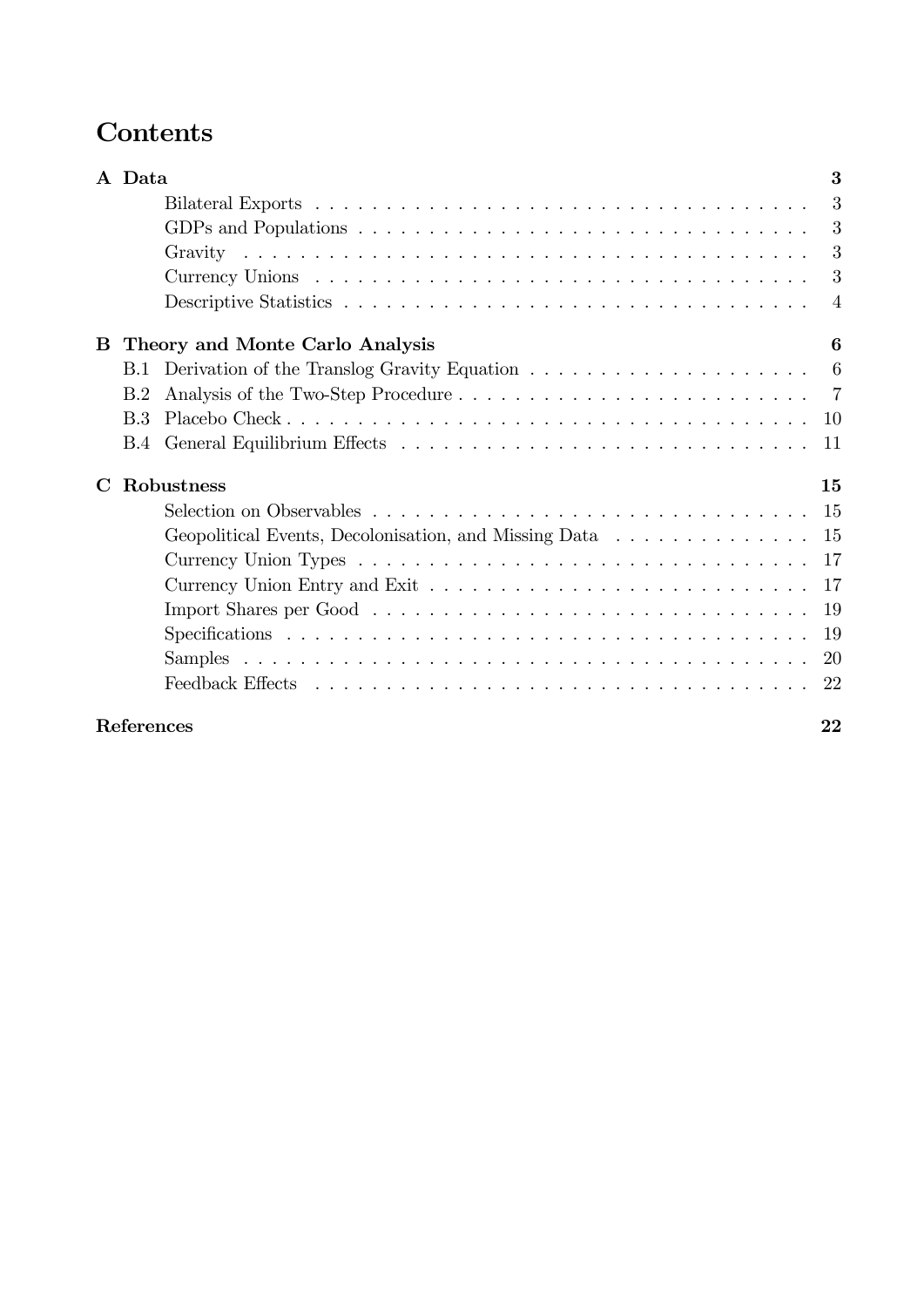## A Data

Bilateral Exports The International Monetary Fund's Direction of Trade Statistics (DOTS) is the most widely used data set for studying the effect of currency unions on international trade. For more than 200 countries between 1948 and 2014, it reports bilateral FOB merchandise exports (in US dollars) of which 46% are recorded as zero. Head *et al.* (2010) argue that the true value of many of the zero export flows reported by the DOTS is likely to be positive. Relying on alternative data sources, they identify a number of problematic zeros and replace them by positive values or set them as missing entries. They also fix a number of typos due to incorrect reporting between FOB and CIF values. We rely on the data set cleaned by Head *et al.* (2010) for our analysis. As their data set only spans the period from 1948 to 2006, we update their series up to 2014 using the growth rates of positive exports reported by the DOTS.

GDPs and Populations Nominal GDPs (in US dollars) and populations between 1949 and 2006 are from the Centre d'Etudes Prospectives et d'Informations Internationales (CEPII). We update them up to 2013 using the growth rates of GDPs and populations from the World Bank's World Development Indicators (WDI).

Gravity Gravity controls are from CEPII. These include bilateral (population weighted) distances (in kilometres), and dummies for sharing a common land border (contiguity), a common (official) language, a common coloniser post-1945, pairs in a colonial relationship post-1945, and for pairs that were, or are, the same country. Dummy variables for membership with the OECD, IMF, and WTO are constructed using online sources (the dummies are equal to one if both countries in a pair are members in each year, and zero otherwise).

We create a dummy variable for country pairs in an RTA using two different sources: CEPII between 1948 and 2006 and De Sousa (2012) between 1958 and 2014. As it contains a larger number of observations for pairs in an RTA between 1958 and 2006 (for instance, it reports the RTA between Thailand and Laos since 1991), we rely on the CEPII series and carry forward the RTA observations up to 2014. Based on De Sousa (2012), we then update the CEPII series in three ways: 1) we add the RTAs created after 2006 (for instance, between the EU and Peru and Colombia since 2013), 2) we identify countries that left an RTA after 2006 (for instance, Angola left the COMESA in 2007), and 3) we add a few missing RTAs prior to 2007 (for instance, the RTA between the EU and the Faroe Islands since 1997).

Currency Unions De Sousa (2012) provides information on currency union membership between 1948 and 2014. He identifies three types of currency unions: 1) *bilateral* currency unions, which 'commonly occur when a small and/or poor country unilaterally adopts the money of a larger, richer 'anchor' country' (Rose, 2006), 2) *multilateral* currency unions 'between countries of more or less equal size and wealth' (Rose, 2006), and 3) cases where 'money was interchangeable between the two countries at a 1:1 par for an extended period of time, so that there was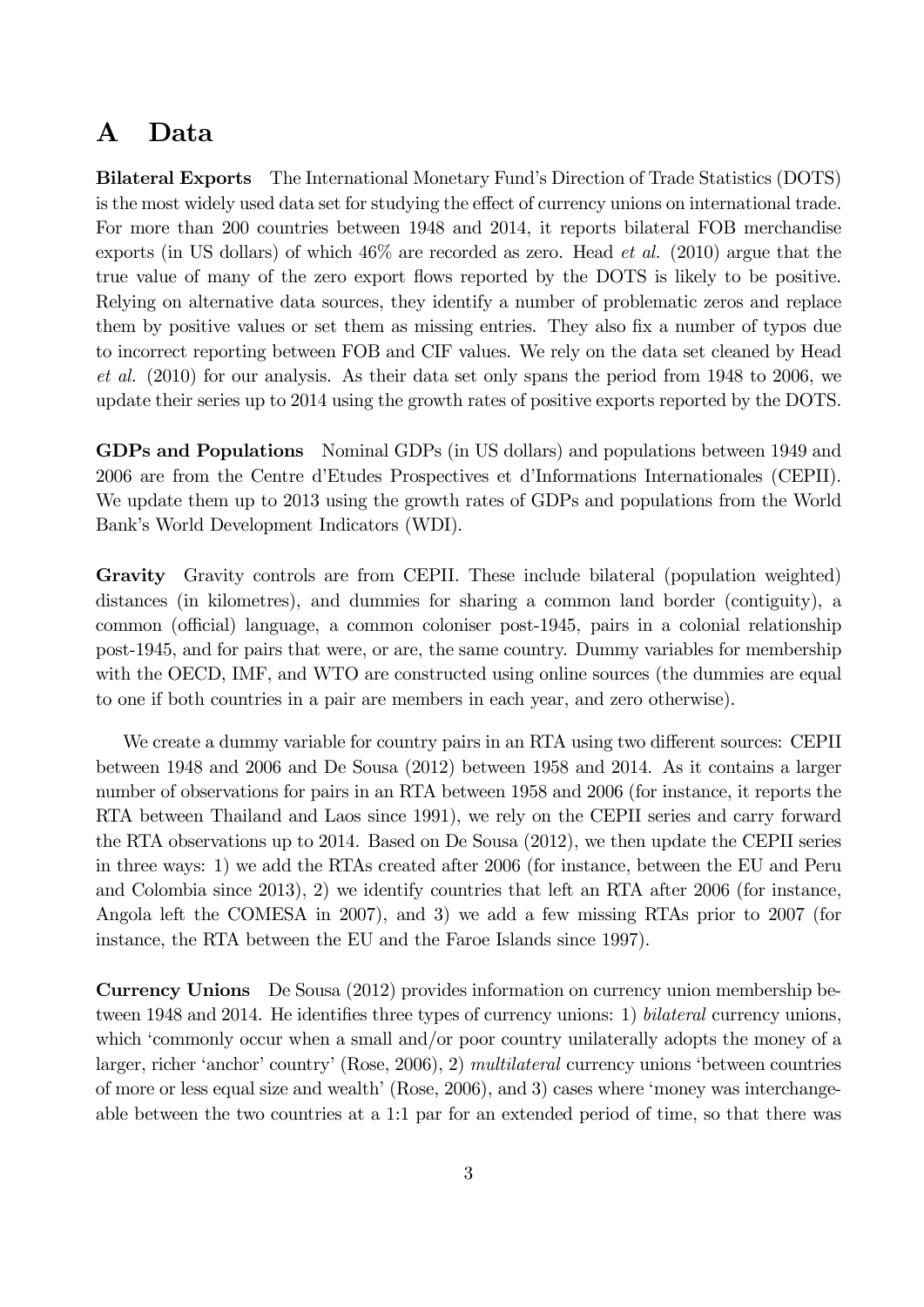no need to convert prices when trading between a pair of countries.'

The data set of De Sousa (2012) covers 230 countries between 1948 and 2014 and includes 58,534 currency union observations. Between 1949 and 2013, which is the time period we focus on in our paper, this number drops to 54,648. In our sample, we only observe 19,514 currency union observations (see Table A1 below).<sup>1</sup> There are several reasons for this discrepancy. First, a number of currency union countries are omitted from the Head *et al.* (2010) data set. These include American Samoa, Belgium, Guam, Monaco, Luxembourg, and Montenegro (De Sousa, 2012, reports data for Belgium and Luxembourg both separately and as a single entity while we merge them over the entire period). Second, for other currency union countries the import shares per good cannot be calculated if either bilateral exports, the importer's GDP, or the extensive margin are missing: Montserrat, San Marino, and Wallis and Futuna have no trade data; the Falkland Islands, Gibraltar, Nauru, and Saint Helena have no extensive margin and GDP data; Guadeloupe, French Guiana, Martinique, Réunion, and Saint Pierre et Miquelon are omitted as importers as they have no GDP data; Andorra is excluded as an importer because in the sample it only imports from Taiwan which is missing extensive margin data; Equatorial Guinea is omitted as an exporter because it lacks extensive margin data.

Other countries which never belonged to a currency union are also excluded from our data set: Anguilla, British Virgin Islands, Cocos Islands, Cook Islands, Christmas Island, Cayman Islands, Micronesia, Marshall Islands, Northern Mariana Islands, Norfolk Island, Niue, the Palestinian Territory, Pitcairn, Puerto Rico, Turks and Caicos Islands, Tokelau, and Western Sahara have no trade data; North Korea, Taiwan, and Uzbekistan are excluded as exporters because of missing extensive margin data; Timor-Leste is excluded as an importer because in the sample it only imports from Taiwan which has no extensive margin data.

Descriptive Statistics As the pre-1997 trade flows for Belgium and Luxembourg are reported jointly, we merge the two countries into a single entity over the entire period (and we count the two countries as one). Our sample therefore includes 199 countries between 1949 and 2013. Bilateral import shares are given by the ratio between bilateral exports and the importing country's GDP, and we discard outliers by excluding the highest import shares that represent 0.05% of the sample size. Bilateral import shares *per good* are then obtained by dividing the import shares by the average over time of the number of product categories exported by each country as a share of the total number of categories exported by all countries in each year (from United Nations Comtrade). See Section 3.1.1 for more details.

As shown in Table A1, our full sample includes 1,203,583 observations of which 782,469 import shares (and import shares per good) are positive, and 421,114 are equal to zero (i.e., 35%

<sup>&</sup>lt;sup>1</sup>Togo has been using the CFA franc since 1945. In De Sousa's  $(2012)$  data set, the currency union dummy for Togo with the other countries using the CFA franc is equal to one in all years except 1962. As this dummy is equal to one in 1962 in the data set of Glick and Rose (2016), we switched its value from zero to one in 1962.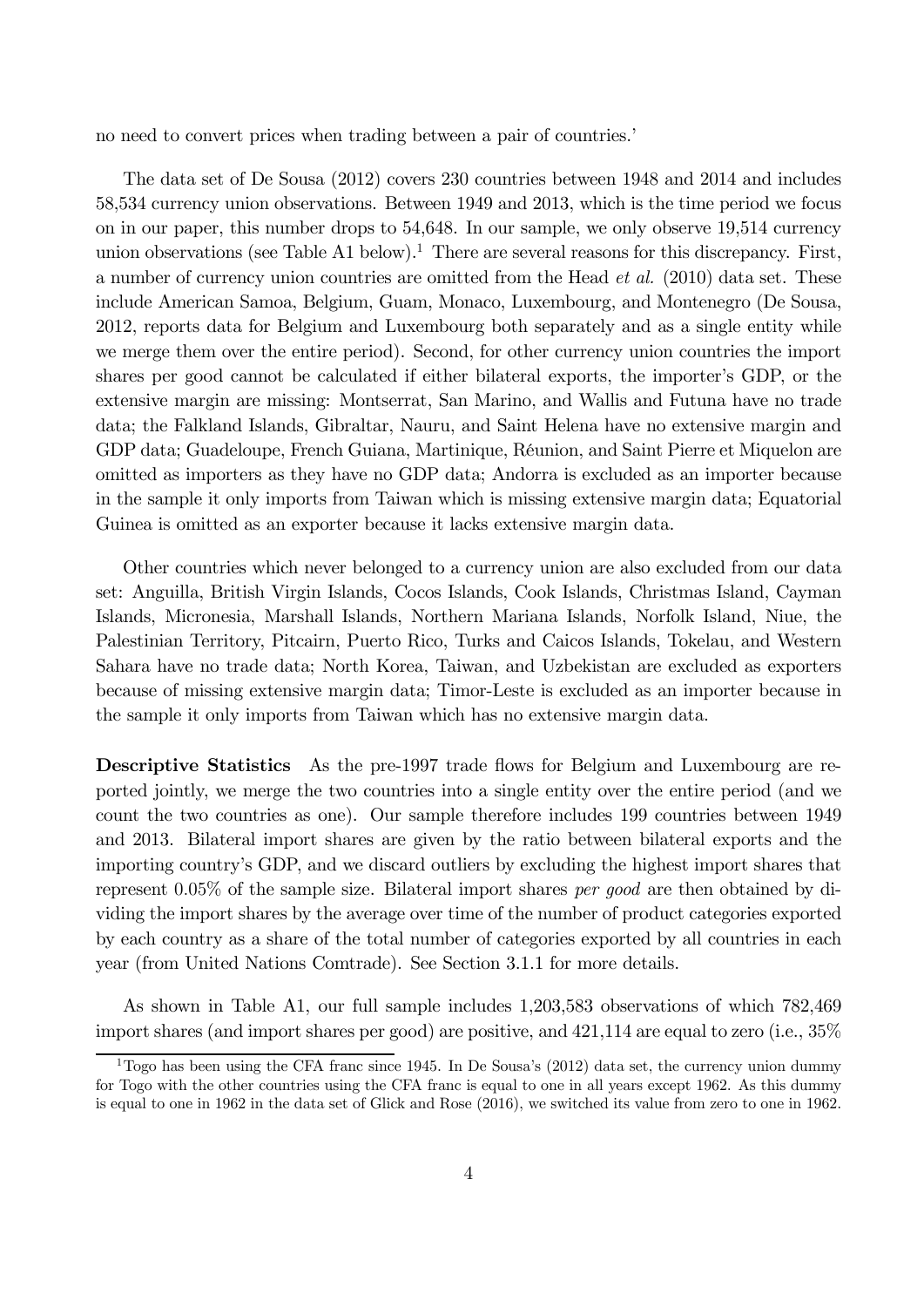|                                                         | Full sample | Positive import shares |
|---------------------------------------------------------|-------------|------------------------|
| Number of observations                                  | 1,203,583   | 782,469                |
| Number of zero import shares                            | 421,114     | $\theta$               |
| Number of positive import shares                        | 782,469     | 782,469                |
| Import shares                                           |             |                        |
| Minimum                                                 | $0.000\%$   | $0.001\%$              |
| Maximum                                                 | 41.264\%    | 41.264\%               |
| Mean                                                    | $0.290\%$   | $0.447\%$              |
| Standard deviation                                      | $1.522\%$   | 1.869\%                |
| Number of observations for currency unions              | 19,514      | 13,085                 |
| Number of pairs in a currency union (directional)       | 1,255       | 924                    |
| Number of switches into currency unions (directional)   | 379         | 342                    |
| Number of switches out of currency unions (directional) | 782         | 459                    |

Table A1. *Descriptive Statistics.*

*Source:* Authors' calculations.

of the sample).<sup>2</sup> The lowest positive import share is close to zero (from Angola to Colombia), and the largest is equal to 41.3% (from Singapore to the Maldives). The mean and standard deviation of import shares are equal to 0.3% and 1.5% (0.4% and 1.9% in the sample of positive shares). As the import shares per good are given by the import shares over the extensive margin, they do not have any meaningful units and are therefore not described in the table. In the full sample, 1,255 country pairs (directional) share a common currency at some point (amounting to 19,514 observations, or about 1.6% of the sample). There are 379 and 782 country pairs (directional) that switched into or out of currency unions.

|                       | Currency Unions | Non-Unions    |
|-----------------------|-----------------|---------------|
| Import share $(\%)$   | 1.061(3.897)    | 0.278(1.447)  |
| <b>RTA</b>            | 0.292(0.454)    | 0.048(0.214)  |
| <b>WTO</b>            | 0.564(0.496)    | 0.419(0.493)  |
| <b>OECD</b>           | 0.099(0.298)    | 0.025(0.157)  |
| IMF                   | 0.690(0.462)    | 0.731(0.443)  |
| In Distance           | 7.645(0.972)    | 8.720 (0.768) |
| Contiguity            | 0.144(0.351)    | 0.019(0.138)  |
| Shared language       | 0.712(0.453)    | 0.164(0.370)  |
| Common coloniser      | 0.597(0.490)    | 0.094(0.292)  |
| Colonial relationship | 0.057(0.232)    | 0.009(0.097)  |
| Same country          | 0.174(0.379)    | 0.007(0.086)  |
| Observations          | 19,514          | 1,184,069     |

Table A2. *Currency Unions and Non-Unions.*

*Notes:* The table reports the mean and standard deviation (in parentheses) of each variable.

<sup>2</sup>Note that in the empirical analysis, for instance in column (3) of Table 1, the sample size may be reduced as singleton observations are dropped due to the inclusion of fixed effects.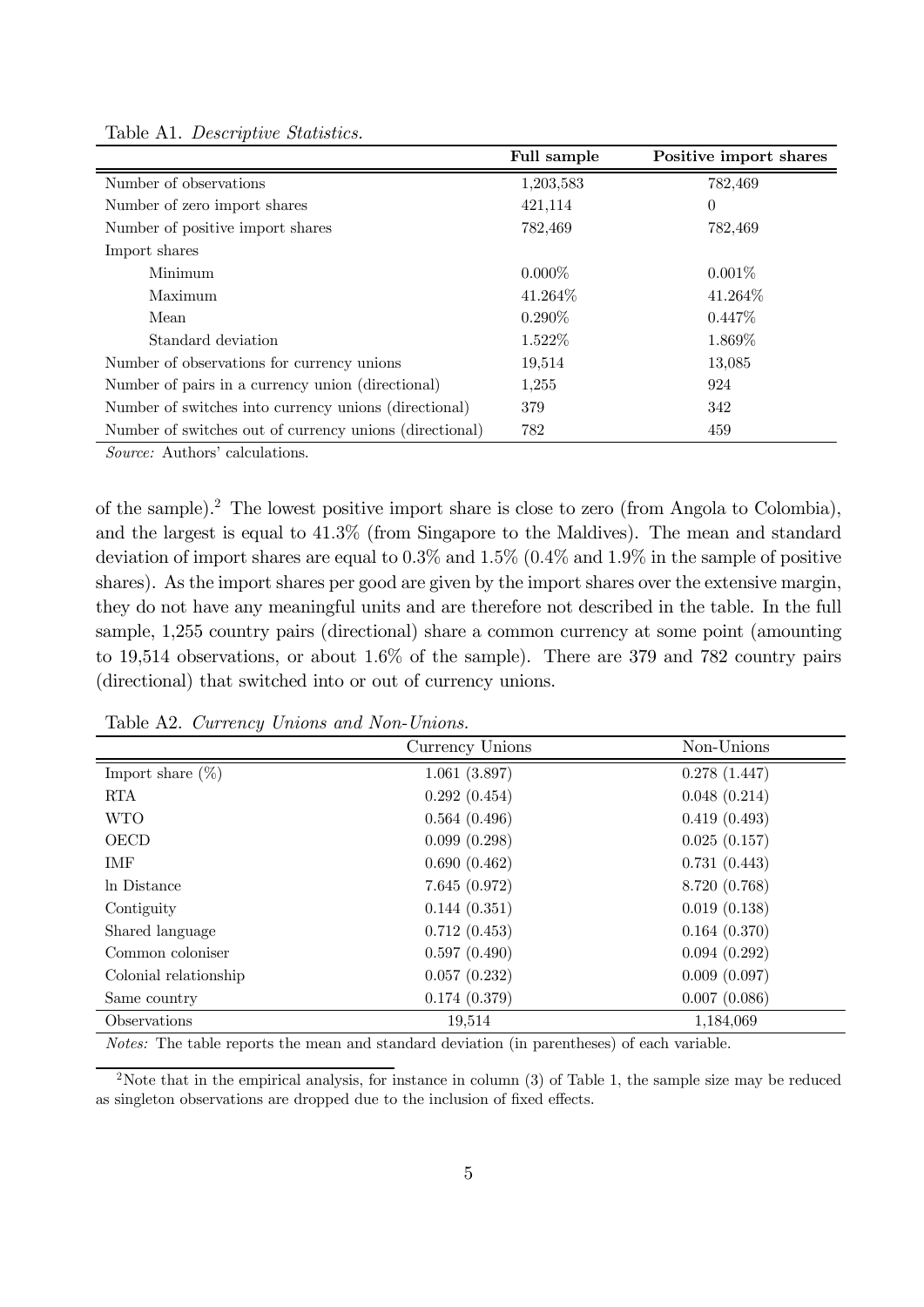Table A2 provides descriptive statistics for currency unions and non-unions in the full sample (including the zero import shares). For most variables, the sample means are similar for the two groups of countries (standard deviations are reported between parentheses). Still, countries in a currency union have higher import shares, are closer, are more likely to be in a colonial relationship and to belong to the OECD and WTO, and are less likely to belong to the IMF.

## B Theory and Monte Carlo Analysis

In Section B.1 we outline the derivation of the translog gravity equation. In Section B.2 we carry out a Monte Carlo simulation under the assumption that the translog gravity model with variable trade cost elasticities is the data generating process. The aim is to confirm that our two-step procedure in Section 3 is able to detect the heterogeneity of trade cost effects implied by variable trade cost elasticities. In Section B.3 we carry out a Monte Carlo simulation under the assumption that the standard log-linear gravity model with a constant trade cost elasticity is the data generating process. This is a placebo check in the sense that under this assumption, we should not find heterogeneous trade cost effects with our two-step procedure. In Section B.4 we compute general equilibrium effects to rule out that those might explain the heterogeneity patterns we find in the data.

### B.1 Derivation of the Translog Gravity Equation

We derive the translog gravity equation (1). We refer to Novy (2013) for further details. The translog expenditure function for country  $i$  is given by:

$$
\ln(E_j) = \ln(U_j) + \alpha_{0j} + \sum_{m=1}^{N} \alpha_m \ln(p_{mj}) + \frac{1}{2} \sum_{m=1}^{N} \sum_{k=1}^{N} \theta_{km} \ln(p_{mj}) \ln(p_{kj}),
$$

where  $E_j$  is expenditure,  $U_j$  is the utility level, with m and k indexing goods and  $\theta_{km} = \theta_{mk}$ . The price of good m when delivered in country j is denoted by  $p_{mj}$ , where  $p_{mj} = t_{mj}p_m$  and  $p_m$  denotes the price of good m net of trade costs. We assume symmetry across goods from the same origin country i in the sense that  $p_m = p_i$  for all goods m originating in country i, and the corresponding bilateral trade costs to country j are also symmetric, i.e.,  $t_{mj} = t_{ij}$ .

As in Feenstra (2003) we impose the following parameter restrictions to ensure homogeneity of degree one:

$$
\sum_{m=1}^{N} \alpha_m = 1
$$
 and  $\sum_{k=1}^{N} \theta_{km} = 0$ .

We further impose that goods enter symmetrically:

$$
\theta_{mm} = -\frac{\theta}{N}(N-1)
$$
 and  $\theta_{km} = \frac{\theta}{N}$  for  $k \neq m$ ,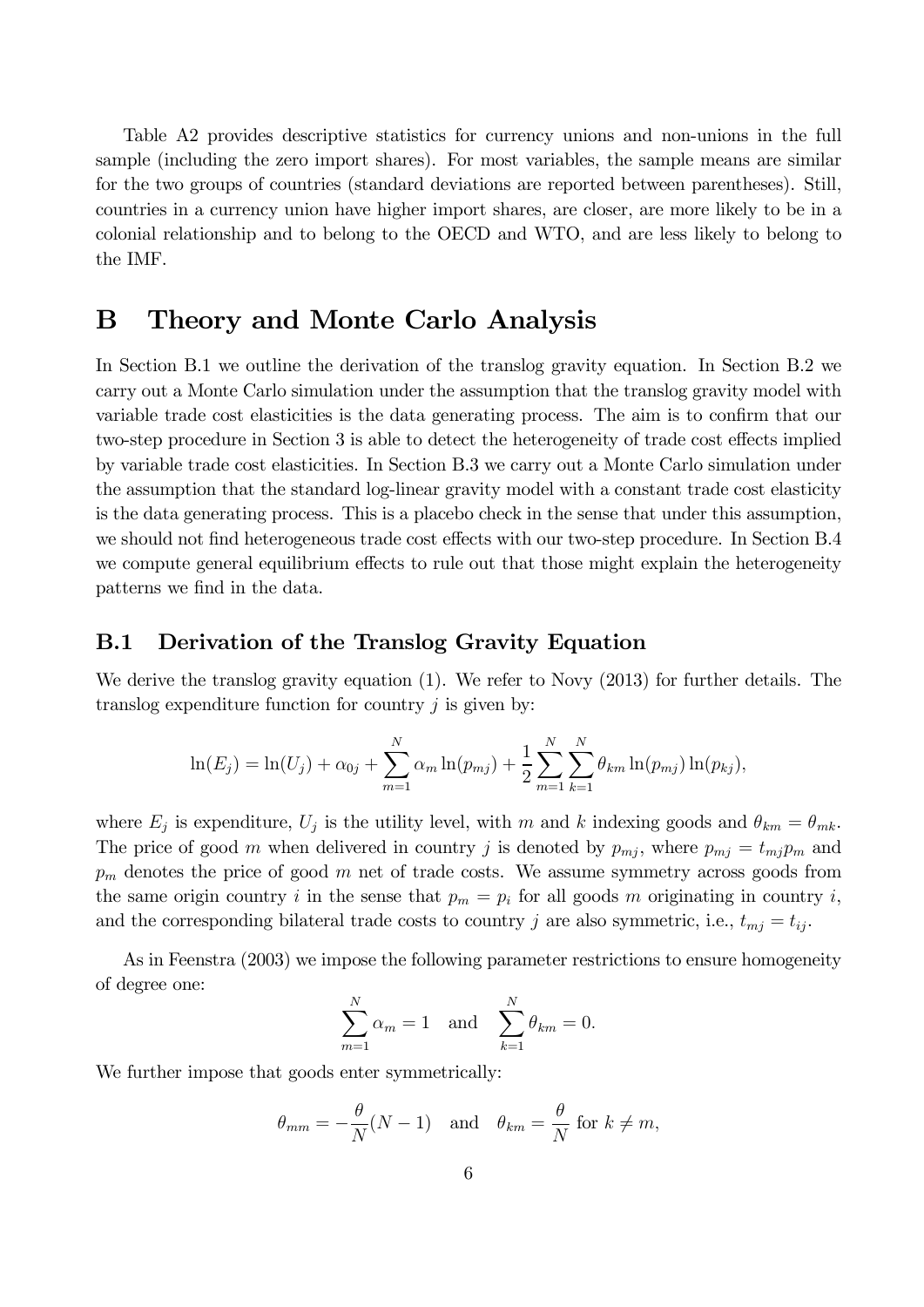with  $\theta > 0$ .

The expenditure share  $s_{mj}$  of country j on good m can be obtained by differentiating the expenditure function with respect to  $\ln(p_{mi})$ :

$$
s_{mj} = \alpha_m + \sum_{k=1}^N \theta_{km} \ln(p_{kj}).
$$

The import share corresponding to bilateral trade  $x_{ij}$  from country i to country j follows as:

$$
\frac{x_{ij}}{y_j} = \sum_{m \in i} s_{mj},
$$

where the individual import shares  $s_{mj}$  are summed up over all goods m originating in country i. To close the model we impose market clearing:

$$
y_i = \sum_{j=1}^S x_{ij},
$$

where S denotes the number of countries in the world.

To obtain the translog gravity equation we substitute the import shares into the market clearing condition. Using  $p_{kj} = t_{kj}p_k$  we solve for the net prices  $p_k$  and substitute them back into the expenditure shares and import shares. This yields the translog gravity equation (1).

### B.2 Analysis of the Two-Step Procedure

When running PPML gravity regressions in Section 3, we adopt a two-step procedure to estimate heterogeneous currency union effects. In the first step, we predict the import shares per good. In the second step, we interact the currency union dummy with the log predicted shares. In this section we carry out Monte Carlo simulations to verify the validity of this two-step procedure.

As our trade cost function, we assume:

$$
\ln(t_{ij,t}) = \kappa C U_{ij,t} + \zeta W_{ij,t},\tag{B.1}
$$

where  $W_{ij,t}$  contains bilateral trade cost variables used in our analysis other than currency unions, i.e., time-invariant geography-related variables (logarithmic bilateral distance and a contiguity dummy) as well as time-varying policy variables (dummies for RTAs and membership of the WTO, OECD, and IMF). We choose values for the trade cost parameters that are derived from our baseline regression in column  $(3)$  of Table 1.<sup>3</sup> We then compute trade costs on the basis of equation (B.1) using the actual observations for our trade cost variables.

<sup>&</sup>lt;sup>3</sup>Assuming an elasticity of substitution of  $\sigma = 5$  for the constant elasticity gravity framework implied by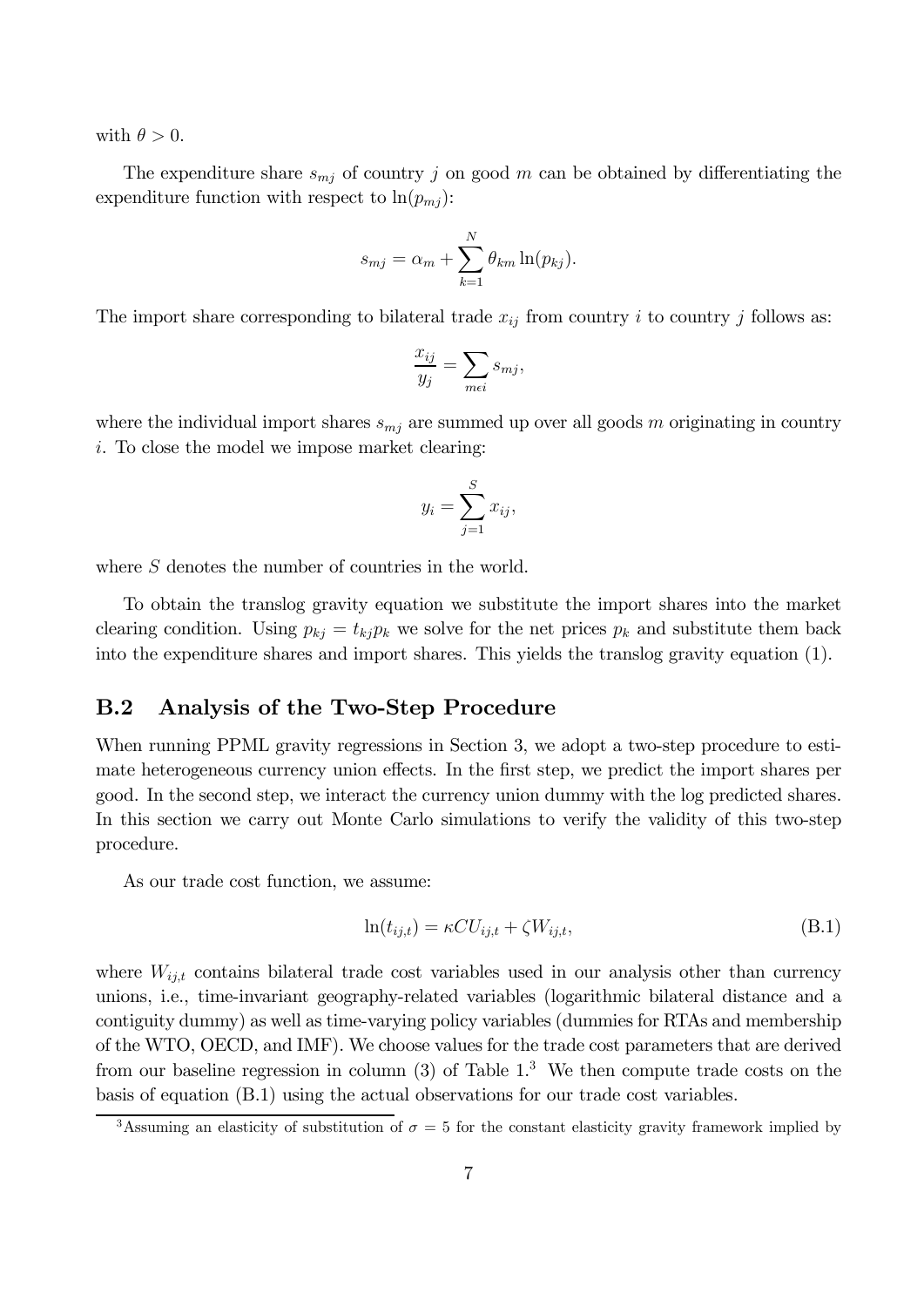We assume that the data generating process is given by the translog gravity model in Section 2. We choose the translog parameter value as  $\theta = 0.095$ .<sup>4</sup> Based on equations (1) to  $(3)$ , we first compute the import shares in a deterministic way (i.e., without an error term). We use a balanced sample of observed data for the GDP variables  $(y_{i,t}, y_{j,t})$ , the extensive margin measure  $n_i$ , and the trade cost variables underlying equation (B.1) for 120 origin and destination countries over the period from 1990 to 2013.<sup>5</sup>

Then we include an additive error term in the translog gravity equation (1). We choose its standard deviation to match the share of zero observations in the sample (Santos Silva and Tenreyro, 2006).<sup>6</sup> We then run first-step and second-step regressions as in column (5) of Table 1. In the first step we predict import shares per good, and in the second step we interact the currency union dummy with the log predicted shares. Standard errors are clustered at the non-directional country pair level. We run 100 iterations of this procedure, drawing a new set of errors for every iteration.

We report the results in Table B1. For reference, column  $(1)$  shows the true currency union estimates, evaluated at the mean, the  $10^{th}$ , and the  $90^{th}$  percentiles of log predicted import shares (as in Section 3, calculated for non-zero import shares only). The reported coefficients and standard errors in columns (2) and (3) are averaged over all iterations. Analogous to specification  $(7)$ , the first-step regression in column  $(2)$  simply includes distance and a contiguity dummy in addition to time-varying exporter and importer fixed effects. Distance and contiguity have the expected signs. The second-step regression in column (3) includes the currency union dummy and an interaction term with the log predicted import share, as well as the additional time-varying policy variables and fixed effects. Consistent with column  $(5)$  of Table 1, we obtain negative and highly significant coefficients on the currency union dummy and the interaction term. The lower panel of column (3) reports the implied currency union estimates, evaluated at the mean, the  $10^{th}$ , and the  $90^{th}$  percentiles of log predicted import shares. We find a mean estimate of 0.384, implying that evaluated at the average import share, two countries trade 46.8% more bilaterally if they are in a currency union. Consistent with the theoretical framework, we find a larger estimate of 0.533 at the  $10^{th}$  percentile (i.e., for relatively small import shares), implying  $70.4\%$  more bilateral trade ceteris paribus. At the  $90^{th}$  percentile (i.e., for relatively large import shares) we find an estimate of  $0.187$ , implying increased bilateral

column (3) of Table 1, the  $\kappa$  parameter for the currency union dummy in equation (B.1) follows as the estimated coefficient of 0.252 in column (3) of Table 1 divided by  $(1-\sigma)$ , i.e.,  $\kappa = 0.252/(1-5) = -0.063$ . The parameters for the RTA, WTO, OECD, and IMF variables follow analogously as  $-0.032$ , 0.001,  $-0.148$ , and  $-0.051$ . To obtain parameter values for distance and contiguity in (B.1), we run a regression as in equation (7) based on the observed import shares per good, with estimated coefficients of  $-0.747$  and 0.881 (both significant at the  $1\%$  level). The parameters thus follow as 0.187 and  $-0.220$ .

 ${}^{4}\text{In the translog regression in column (1) of Table 6, we obtain a currency union coefficient of 0.006. Assuming}$ the same currency union coefficient as above, it therefore follows  $\theta = -0.006/\kappa = 0.095$ .

<sup>5</sup>To reduce computing time we use a subset of data starting in 1990.

<sup>&</sup>lt;sup>6</sup>Similar to Santos Silva and Tenreyro (2006), we round values to zero (the nearest integer), in this case for sufficiently negative errors that would otherwise imply negative trade shares. The share of zero observations is around 17% in the simulation sample.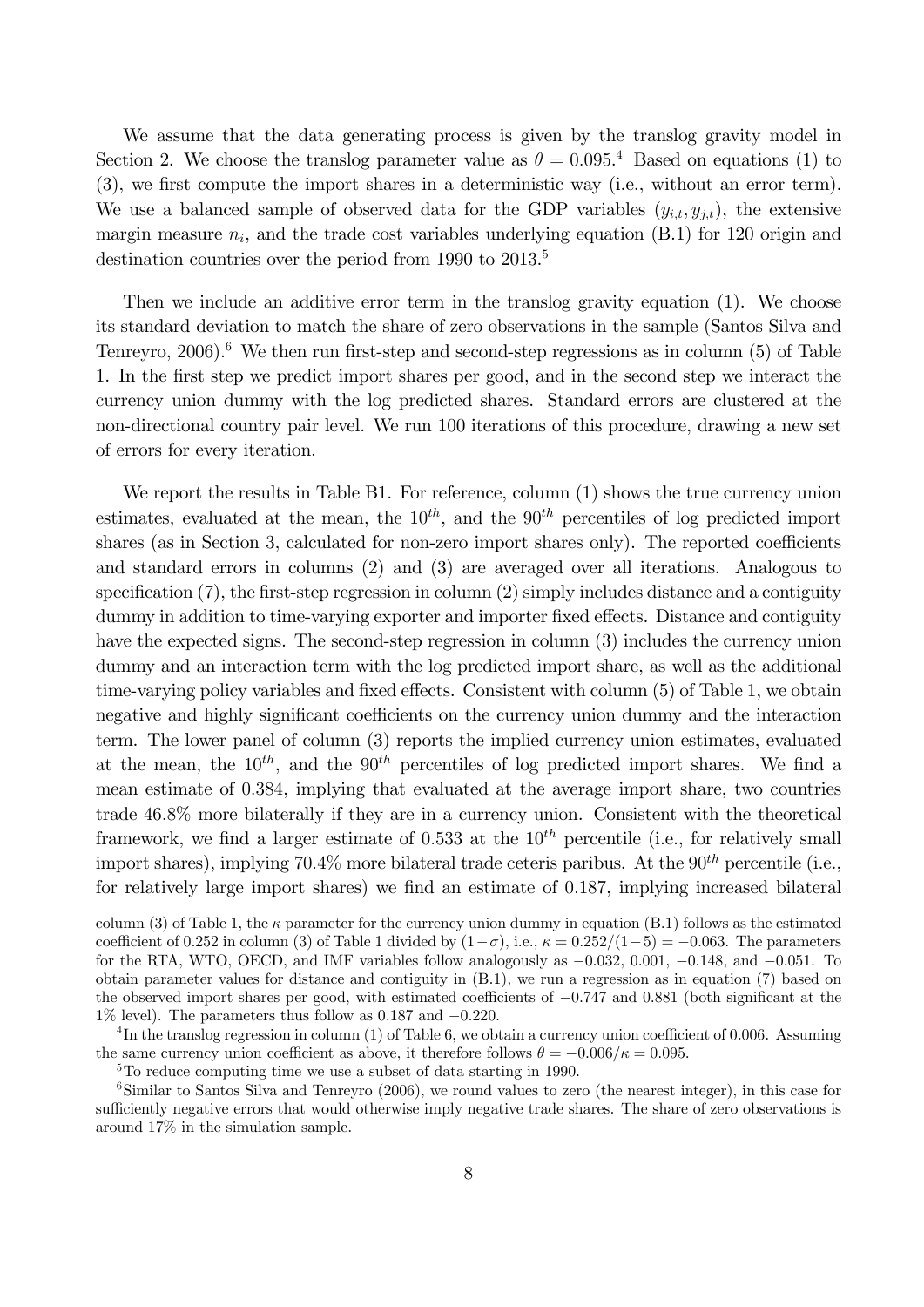|                                | $\left( 1\right)$ | $\left( 2\right)$                  | (3)                    |
|--------------------------------|-------------------|------------------------------------|------------------------|
|                                |                   | First step                         | Second step            |
| CU                             |                   |                                    | $-0.498***$<br>(0.118) |
| $CU \times In$ predicted share |                   |                                    | $-0.221***$<br>(0.035) |
| <b>RTA</b>                     |                   |                                    | $0.074***$<br>(0.007)  |
| <b>WTO</b>                     |                   |                                    | 0.021<br>(0.017)       |
| OECD                           |                   |                                    | $0.492***$<br>(0.030)  |
| IMF                            |                   |                                    | $0.117*$<br>(0.066)    |
| In Distance                    |                   | $-0.537^{\ast\ast\ast}$<br>(0.011) |                        |
| Contiguity                     |                   | $0.276***$<br>(0.031)              |                        |
| CU estimates                   | <b>True</b>       |                                    | Estimated              |
| Mean                           | $0.326\,$         |                                    | $0.384***$<br>(0.032)  |
| $10^{th}$ percentile           | 0.643             |                                    | $0.533***$<br>(0.053)  |
| $90th$ percentile              | 0.134             |                                    | $0.187***$<br>(0.021)  |
| Observations                   |                   | 223,095                            | 222,937                |
| Corresponding table (column)   |                   |                                    | Table 1 (column 5)     |

Table B1. *Monte Carlo Simulation.*

*Notes:* Exporter-year and importer-year fixed effects are included. Directional country pair fixed effects are further included in (3). The regressions are estimated with PPML for data from 1990 to 2013 with the import share per good as the dependent variable. Translog gravity is the data generating process (with the true currency union estimates reported in the first column). The reported coefficients are averages over 100 iterations. Robust standard errors clustered at the (non-directional) country pair level are reported in parentheses (not bootstrapped), also averaged over 100 iterations. \*\*\* and \* indicate significance at the 1\% and 10\% levels, respectively. 'predicted share' is the predicted import share.

trade by 20.6%. These estimates can be compared to the true values underlying the simulation indicated in column (1).

Overall, the simulation in Table B1 confirms the validity of our two-step procedure in the sense that qualitatively, it yields heterogeneous currency union estimates as in the underlying model. Quantitatively, the heterogeneity profile is not quite as steep as suggested by the theoretical model, with our results slightly undershooting the true effect at the  $10^{th}$  percentile and slightly overshooting at the  $90<sup>th</sup>$  percentile. Figure 1 visually compares the true values against the estimates across all deciles of (predicted) import shares.  $95\%$  confidence intervals are indicated as dashed lines. The true values lie within the confidence intervals, except for smallest and largest percentiles. The reason for the relatively steeper heterogeneity profile of the true values is the functional form of the translog specification. As equation  $(4)$  shows, the translog elasticity is given by the translog preference parameter divided by the import share. This can generate a hyperbolic shape with very large elasticities for the smallest import shares.<sup>7</sup>

<sup>7</sup>Also see the discussion in Section 3.2.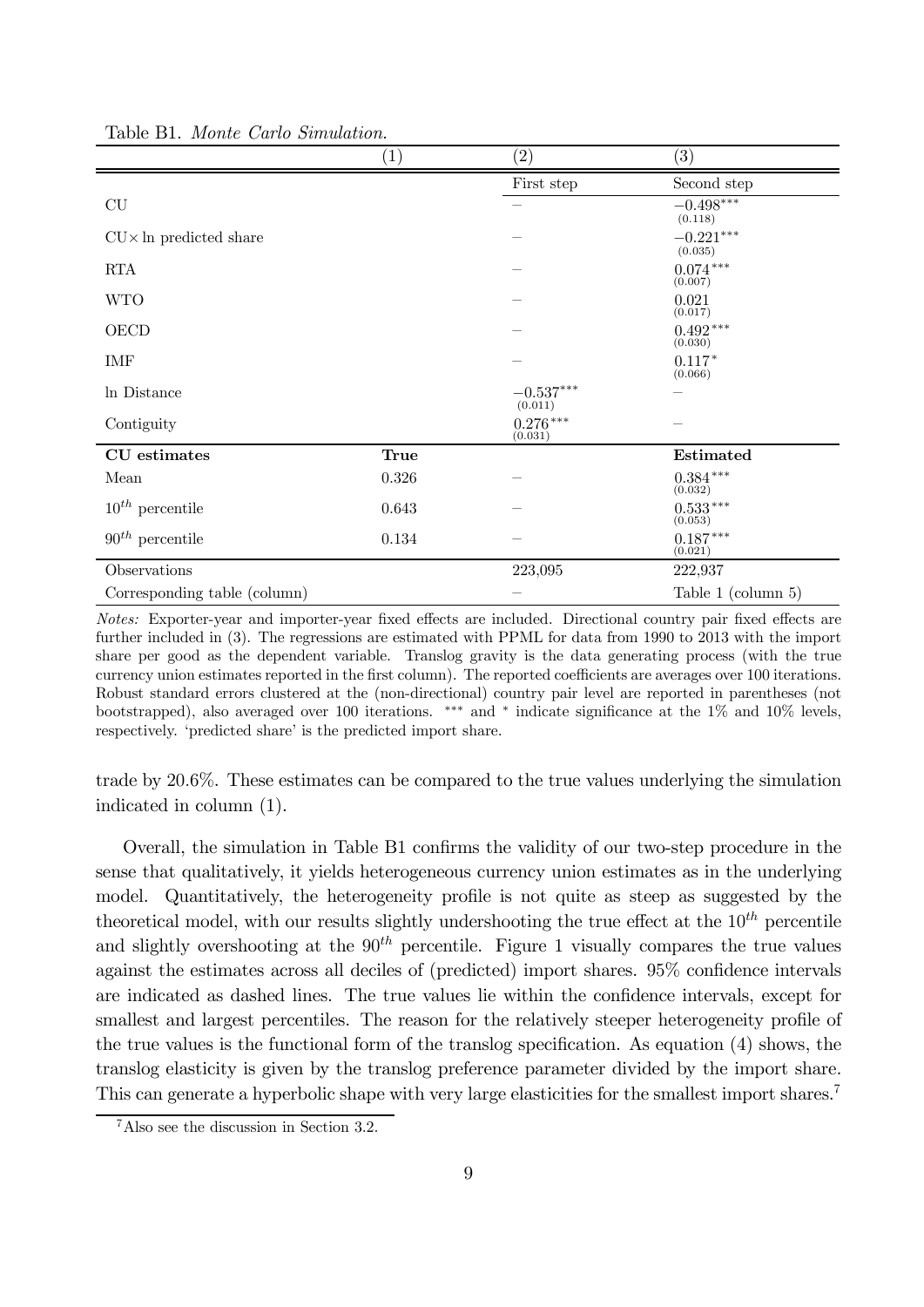As an additional check, we also investigate the consequences of ignoring the first step altogether by erroneously interacting the currency union dummy with log *actual* import shares (as opposed to log predicted import shares). Since in that case the interacted regressor is by construction positively correlated with the dependent variable, this leads to an upward endogeneity bias on the interaction coefficient. In fact, it even turns positive with high significance. The resulting estimates at the mean, the  $10^{th}$ , and the  $90^{th}$  percentiles follow as  $-0.540, -1.422$ , and 0.244 (all significant at the  $1\%$  level). Thus, they exhibit the opposite pattern of the true values in Table B1 in that they *rise* with the import share.<sup>8</sup> This is incorrect and we strongly advise against such a specification. This check therefore underlines the importance of predicting shares in the first step.

#### B.3 Placebo Check

We also carry out a placebo check that is based on the assumption that the standard log-linear gravity model represents the data generating process. We construct the import shares for the standard gravity model using the relationship:

$$
\frac{x_{ij,t}}{y_{j,t}} = \frac{y_{i,t}}{y_t^W} \left(\frac{t_{ij,t}}{P_{i,t}P_{j,t}}\right)^{1-\sigma},
$$
\n(B.2)

which is derived by Anderson and van Wincoop (2003).  $P_{i,t}$  and  $P_{j,t}$  denote the price indices of the origin and destination countries, or multilateral resistance terms, given by:

$$
P_{i,t}^{1-\sigma} = \sum_{s=1}^{S} P_{s,t}^{\sigma-1} \frac{y_{s,t}}{y_t^W} t_{si,t}^{1-\sigma},
$$
\n(B.3)

where S is the number of countries in the world. We assume  $\sigma = 5$ . We use equations (B.2) and (B.3) as well as trade cost function (B.1) to construct the deterministic import shares, based on the same sample of GDP and trade cost variables for 120 countries as above. We solve for the price indices numerically through iteration. Similarly as above, we include an additive error term in the gravity equation, choosing its standard deviation to match the share of zero observations in the sample. We then run first-step and second-step regressions estimated with PPML, iterating the procedure 100 times with fresh error terms.

We report the results of the placebo check in Table B2. Column (1) shows the true currency union estimates. By construction they are the same when evaluated at different percentiles of simulated import shares. The first-step regression in column  $(2)$  includes coefficients on distance and contiguity with the expected signs. The second-step regression in column (3) exhibits a currency union interaction term that is only marginally significant but with the opposite (positive) sign compared to our findings in Section 3. The positive sign would imply a heterogeneity profile that rises with the import share. In any case, the estimated currency

<sup>8</sup>See column (4) in Table 1 where currency union estimates also (erroneously) rise with the import share.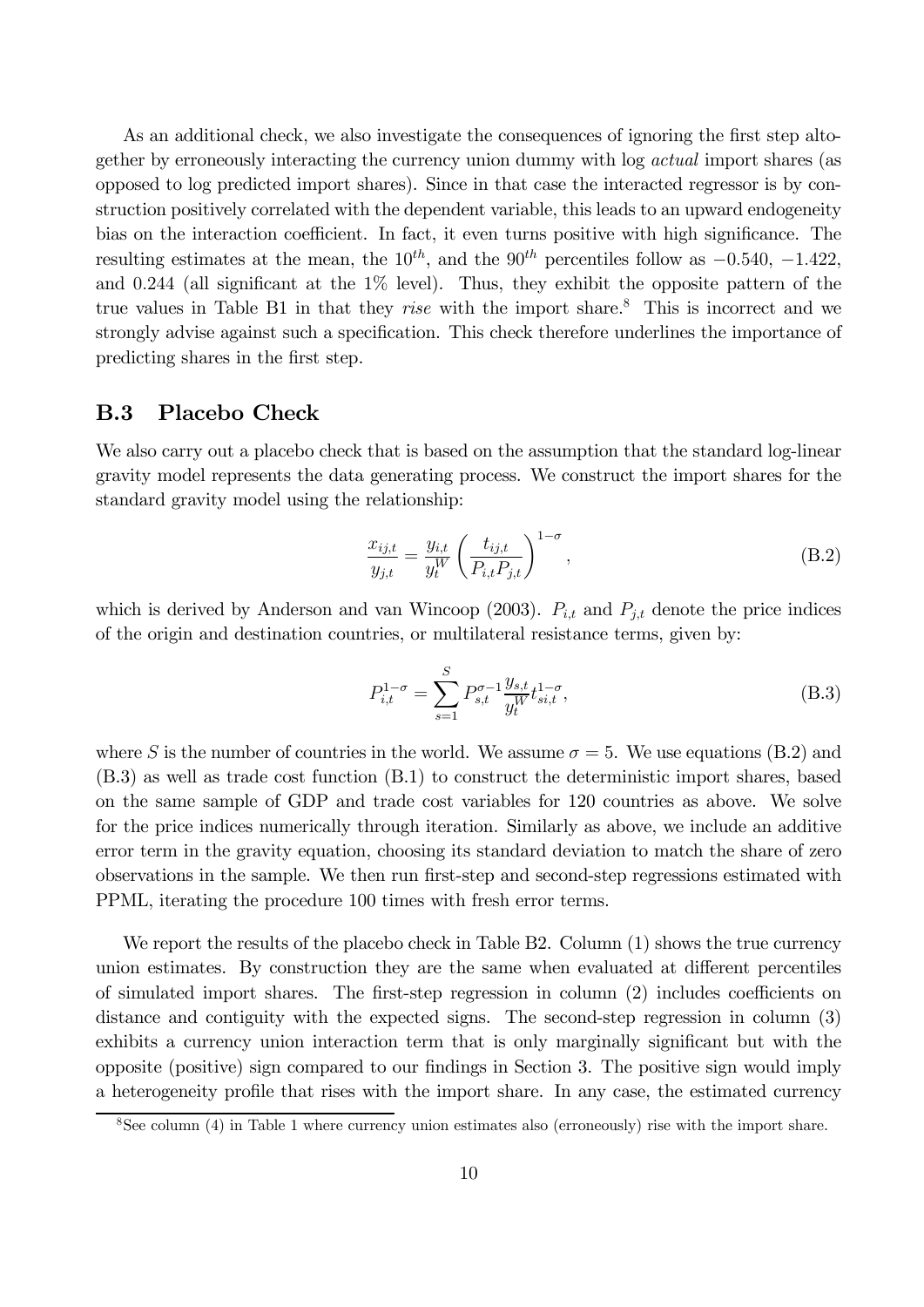|                                | (1)       | (2)                    | (3)                   |
|--------------------------------|-----------|------------------------|-----------------------|
|                                |           | First step             | Second step           |
| CU                             |           |                        | $0.269***$<br>(0.008) |
| $CU \times In$ predicted share |           |                        | $0.006*$<br>(0.003)   |
| <b>RTA</b>                     |           |                        | $0.124***$<br>(0.002) |
| <b>WTO</b>                     |           |                        | $-0.006*$<br>(0.004)  |
| OECD                           |           |                        | $0.576***$<br>(0.007) |
| IMF                            |           |                        | $0.200***$<br>(0.011) |
| In Distance                    |           | $-0.795***$<br>(0.005) |                       |
| Contiguity                     |           | $0.978***$<br>(0.015)  |                       |
| CU estimates                   | True      |                        | Estimated             |
| Mean                           | $0.252\,$ |                        | $0.235***$<br>(0.010) |
| $10^{th}$ percentile           | 0.252     |                        | $0.222***$<br>(0.016) |
| $90^{th}$ percentile           | $0.252\,$ |                        | $0.249***$<br>(0.003) |
| Observations                   |           | 223,095                | 223,002               |
| Corresponding table (column)   |           |                        | Table 1 (column 5)    |

Table B2. *Monte Carlo Simulation (Placebo Check).*

*Notes:* Exporter-year and importer-year fixed effects are included. Directional country pair fixed effects are further included in (3). The regressions are estimated with PPML for data from 1990 to 2013 with the import share as the dependent variable. Standard gravity is the data generating process (with the true currency union estimates reported in the first column). The reported coefficients are averages over 100 iterations. Robust standard errors clustered at the (non-directional) country pair level are reported in parentheses (not bootstrapped), also averaged over 100 iterations. \*\*\* and \* indicate significance at the 1\% and 10\% levels, respectively. 'predicted share' is the predicted import share.

union effects reported in the lower panel are quantitatively very close and not significantly different from the true effects in column  $(1)$ .

Overall, the placebo results confirm that if standard gravity is the underlying model, our two-step procedure does not give rise to currency union effects that vary across import shares in a meaningful way.

### **B.4** General Equilibrium Effects

Our results on the heterogeneity of currency union effects reported in Section 3 refer to the *direct* effect of trade costs on trade (also see our discussion of the trade cost elasticity in Section 2). However, a change in trade costs also has an *indirect* effect on trade through changes in multilateral resistance in general equilibrium, a point famously made by Anderson and van Wincoop  $(2003)$ . The aim of this appendix is to trace out these general equilibrium effects in response to a change in trade costs. We show that they cannot explain the heterogeneity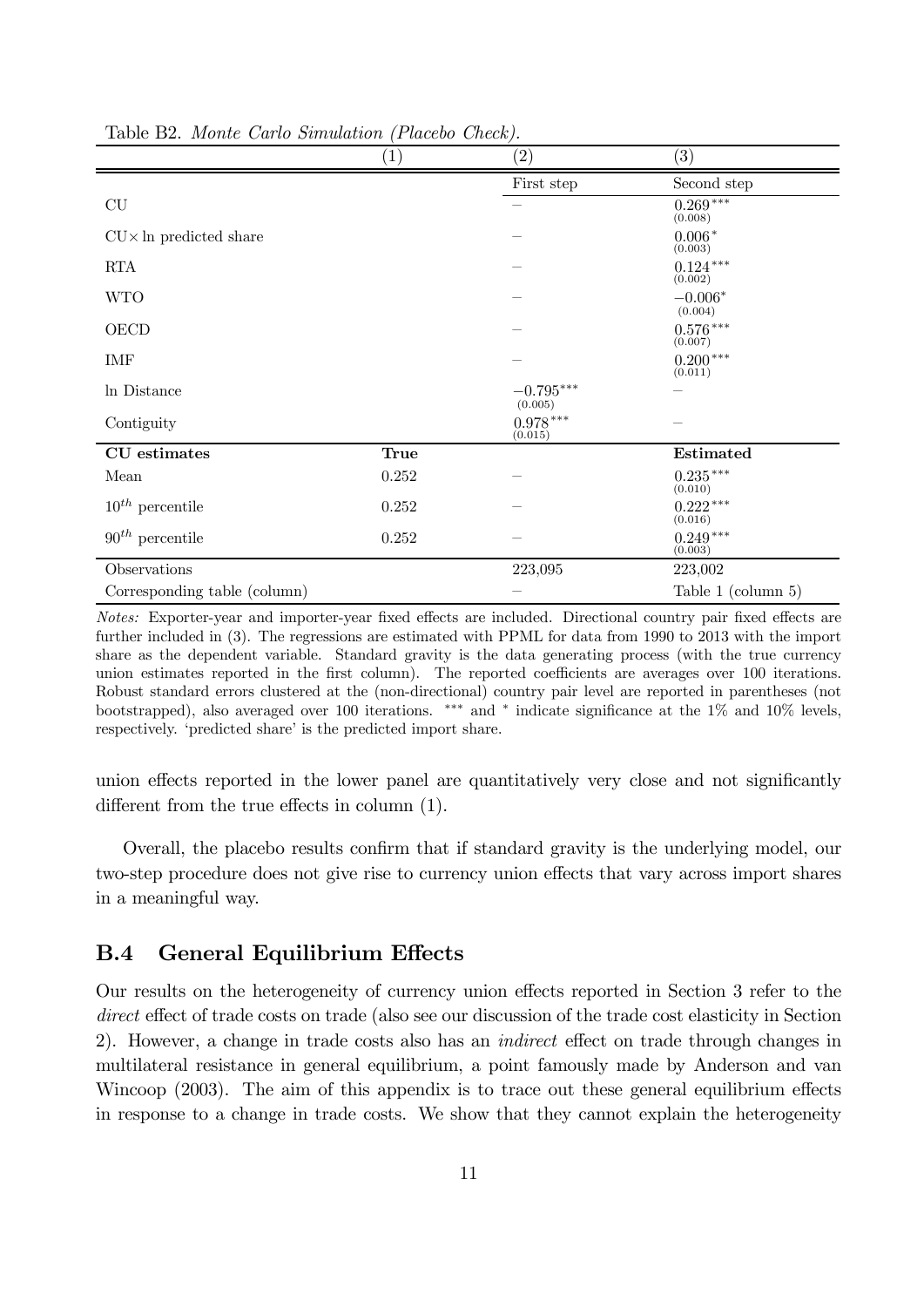patterns in Section 3.

First, we base our analysis on the standard gravity model as in equation (B.2). Similar to Novy  $(2013)$  we take logarithms and first differences to arrive at:

$$
\Delta \ln \left( \frac{x_{ij,t}}{y_{j,t}} \right) = (1 - \sigma) \Delta \ln (t_{ij,t}) + (\sigma - 1) \Delta \ln (P_{i,t} P_{j,t}) + \Delta \ln \left( \frac{y_{i,t}}{y_t^W} \right). \tag{B.4}
$$

The left-hand side represents the percentage change in the import share. The first term on the right-hand side represents the direct effect of the change in trade costs. The second and third terms indicate the indirect general equilibrium effects, consisting of changes in multilateral resistance and the change in the exporting country's income share.

With the help of decomposition  $(B.4)$  we analyse a counterfactual change in trade costs. As in Online Appendix B.2 we draw on a sample of 120 origin and destination countries, using the observed data for the GDP variables  $(y_{i,t}, y_{j,t})$  and the trade cost variables underlying equation (B.1) with the same parameter values as in that section. In particular, the value of the currency union dummy coefficient  $\kappa$  is chosen such that it matches the 0.252 coefficient in column (3) of Table 1, and as previously we assume  $\sigma = 5$ . Based on those data we numerically compute an initial equilibrium under the assumption of no currency unions (i.e., we set  $CU_{i,t}$  to zero for all pairs). As our counterfactual exercise, we then compute a new equilibrium under the assumption that a currency union is formed for a particular pair (i.e., we set  $CU_{i,i}$  to one such that  $t_{i,i,t}$  changes for that particular pair). We then compute the terms in decomposition  $(B.4)$ , assuming that the exporting country's income share is constant.<sup>9</sup> We compute such a counterfactual equilibrium for each of the currency union pairs in our sample. We use data for a single-cross section (for the year 2000), in which the data indicate 244 currency union pairs. Thus, we compute 244 counterfactual equilibria.

We present the results in Table B3. Since we are interested in variation across import shares, we report the results as averages across import share intervals for currency union pairs. Specifically, we choose three import share intervals in ascending order based on the initial equilibrium. For example, the first row of Table B3 reports the average changes for currency union pairs that fall in the tercile of the smallest import shares in the initial equilibrium. By construction the direct effect in column  $(2)$  reflects the 0.252 currency union dummy coefficient from column (3) of Table 1. That is, entering into a currency union is associated with an increase in bilateral trade of 29% (equal to  $\exp(0.252) - 1$ ). The indirect effect operating through changes in multilateral resistance in column (3) is quantitatively small. The intuition is that currency unions are relatively rare at the bilateral level (see Online Appendix A), and they constitute only one out of several trade cost components. Therefore, the total effect in  $\text{column (1)}$  is similar to the direct effect, with indirect effects being negligible.

<sup>&</sup>lt;sup>9</sup>That is,  $\Delta \ln (y_{i,t}/y_t^W) = 0$ . The effect operating through a changing income share is typically negligibly small. Since we hold income shares fixed, our results can be described as 'modular trade impact' in the terminology of Head and Mayer (2014).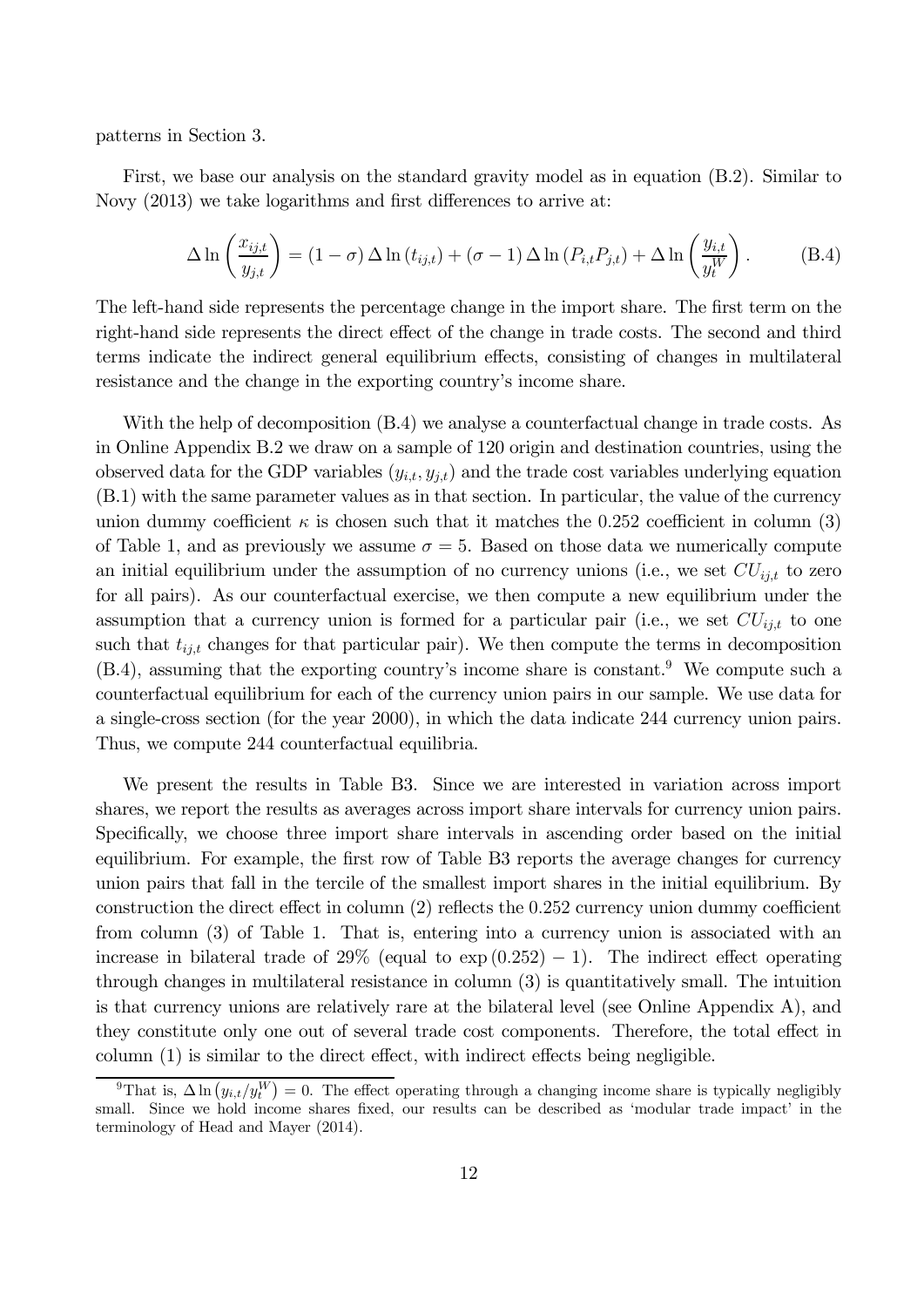|                       | Total effect                    |     | Direct effect                    | Indirect GE effect                          |
|-----------------------|---------------------------------|-----|----------------------------------|---------------------------------------------|
|                       | $\Delta \ln (x_{ij,t}/y_{j,t})$ | $=$ | $(1-\sigma)\Delta\ln(t_{i,i,t})$ | $(\sigma - 1) \Delta \ln (P_{i,t} P_{j,t})$ |
| Import share interval | 1                               |     | $\left( 2\right)$                | (3)                                         |
| First interval        | 0.246                           |     | 0.252                            | $-0.006$                                    |
| Second interval       | 0.251                           |     | 0.252                            | $-0.001$                                    |
| Third interval        | 0.242                           |     | 0.252                            | $-0.010$                                    |

Table B3. *General Equilibrium Effects (Standard Gravity).* 

*Notes:* This table is based on the decomposition in equation (B.4). It reports logarithmic differences between the initial equilibrium and counterfactual equilibria (computed numerically). The initial equilibrium assumes no currency unions. In the counterfactual equilibria the currency unions are activated separately for each pair. The results are reported as averages over currency union pairs by terciles of their import shares, where intervals are formed in ascending order of import shares based on the initial equilibrium. Data are for 120 origin and destination countries in the year 2000 consisting of 244 currency union pairs (see Online Appendix B.2 for details including underlying parameter values). Column (1) reports the change in import shares, (2) reports the direct effect of entering a currency union, and  $(3)$  reports the indirect general equilibrium  $(GE)$ effect operating through multilateral resistance. Income shares are held constant.

We note that the indirect effect does not vary systematically across import share intervals. Intuitively, in response to a change in bilateral trade costs multilateral resistance typically shifts more strongly for small countries as they tend to be more open. But currency union pairs in the data are associated with a mix of both small and large countries across all intervals. Therefore, multilateral resistance effects do not vary systematically across intervals.<sup>10</sup>

We conclude that indirect trade cost effects in our setting tend to be quantitatively weak. Most importantly, they do not vary systematically across import share intervals. We also refer to Novy (2013, Section 3.5) who shows formally in Monte Carlo simulations that general equilibrium effects would in any case be absorbed by exporter and importer fixed effects in gravity regressions. Thus, the heterogeneity patterns we find in Section 3 are not related to general equilibrium effects.

Second, we also compute general equilibrium effects based on the translog gravity equation  $(1)$ . We take first differences to arrive at:

$$
\Delta \left( \frac{x_{ij,t}/y_{j,t}}{n_{i,t}} \right) = -\theta \Delta \ln(t_{ij,t}) + \Delta D_{i,t} + \theta \Delta \ln(T_{j,t}). \tag{B.5}
$$

The left-hand side represents the change in the level of the import share per good. The first term on the right-hand side is the direct effect of the trade cost change. The second and third terms indicate the indirect general equilibrium effects. Thus, this decomposition is similar to

 $10$ In a second counterfactual experiment (not reported here), we assume that the currency union dummy is set to one for *all* pairs at the same time. Quantitatively, the indirect general equilibrium effects are larger than in column (3) of Table B3 since this counterfactual experiment involves multiple trade cost changes in one go. But as in Table B3, there is no systematic variation across import share intervals.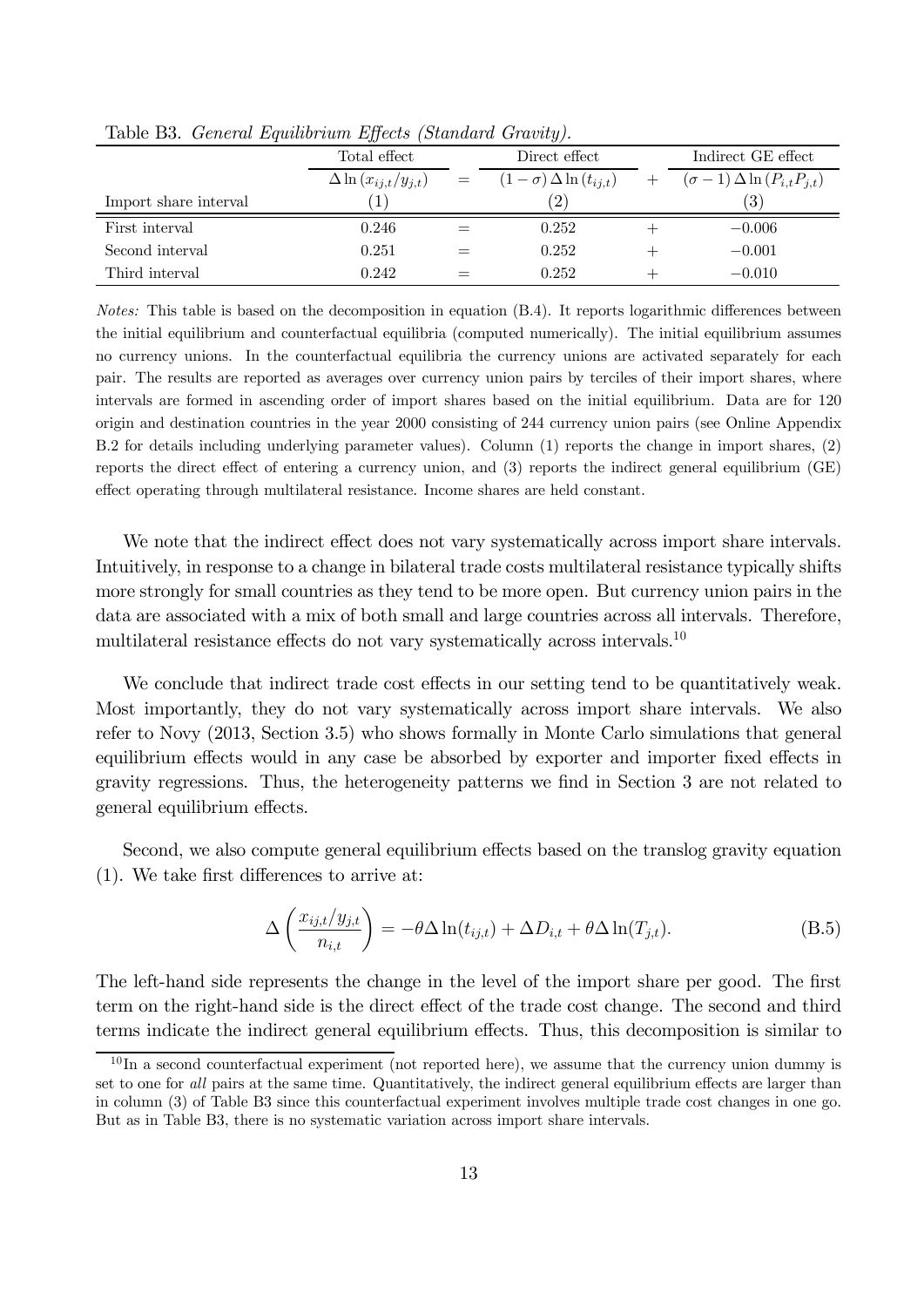equation  $(B.4)$  with the main difference being that on the left-hand side we have a change in levels, not a change in logarithms.

As before, we use the decomposition (B.5) to analyse a counterfactual change in trade costs. We draw on the same data sample, computing an initial equilibrium under the assumption of no currency unions (i.e., we set  $CU_{ij,t}$  to zero for all pairs). As our counterfactual exercise, we then compute a new equilibrium under the assumption that a currency union is formed for a particular pair (i.e., we set  $CU_{i,t}$  to one such that  $t_{i,t}$  changes for that particular pair). We then compute the terms in decomposition (B.5). We can further use equations (2) and (3) to derive:

$$
\Delta D_{i,t} + \theta \Delta \ln(T_{j,t}) = \theta \left( \frac{y_{j,t}}{y_t^W} + \left( 1 - \frac{y_{j,t}}{y_t^W} \right) \frac{n_{i,t}}{N_t} \right) \Delta \ln(t_{ij,t}),
$$

where we again assume that countries' income shares are constant, and also that the extensive margin measure is not affected by the trade cost change.<sup>11</sup> The parameter values for  $\kappa$  and  $\theta$ are the same as above. We compute 244 counterfactual equilibria, switching on the currency union dummy for each of the currency union pairs in our sample for the year 2000.

| $\pm$ , wroce of $\pm$ . We every f |                                 |     |                                |  |                                               |  |  |
|-------------------------------------|---------------------------------|-----|--------------------------------|--|-----------------------------------------------|--|--|
|                                     | Total effect                    |     | Direct effect                  |  | Indirect GE effect                            |  |  |
|                                     | $x_{ij,t}/y_{j,t}$<br>$n_{i,t}$ | $=$ | $-\theta \Delta \ln(t_{ij,t})$ |  | $\Delta D_{i,t} + \theta \Delta \ln(T_{i,t})$ |  |  |
| Import share interval               | T                               |     | $\left( 2\right)$              |  | (3)                                           |  |  |
| First interval                      | 0.0058                          |     | 0.0060                         |  | $-0.0002$                                     |  |  |
| Second interval                     | 0.0059                          |     | 0.0060                         |  | $-0.0001$                                     |  |  |
| Third interval                      | 0.0059                          |     | 0.0060                         |  | $-0.0001$                                     |  |  |

Table B4. *General Equilibrium Effects (Translog Gravity).* 

*Notes:* This table is based on the decomposition in equation (B.5). It reports differences between the initial equilibrium and counterfactual equilibria (computed numerically). The initial equilibrium assumes no currency unions. In the counterfactual equilibria the currency unions are activated separately for each pair. The results are reported as averages over currency union pairs by terciles of their import shares, where intervals are formed in ascending order of import shares based on the initial equilibrium. Data are for 120 origin and destination countries in the year 2000 consisting of 244 currency union pairs (see Online Appendix B.2 for details including underlying parameter values). Column  $(1)$  reports the change in import shares,  $(2)$  reports the direct effect of entering a currency union, and  $(3)$  reports the indirect general equilibrium  $(GE)$  effect. Income shares and extensive margin measures are held constant.

We present the results in Table B4. As in the previous table, we construct three import share intervals for currency union pairs in ascending order based on the initial equilibrium. By construction the direct effect in column  $(2)$  reflects the 0.006 currency union dummy coefficient from column (1) of Table 6. That is, entering into a currency union is associated with an increase in the bilateral import share per good by 0.006. The indirect general equilibrium effect operating through changes in the  $D_{i,t}$  and  $T_{j,t}$  terms in column (3) is quantitatively

<sup>&</sup>lt;sup>11</sup>That is,  $\Delta(y_{i,t}/y_t^W) = 0$  and  $\Delta n_{i,t} = 0$ .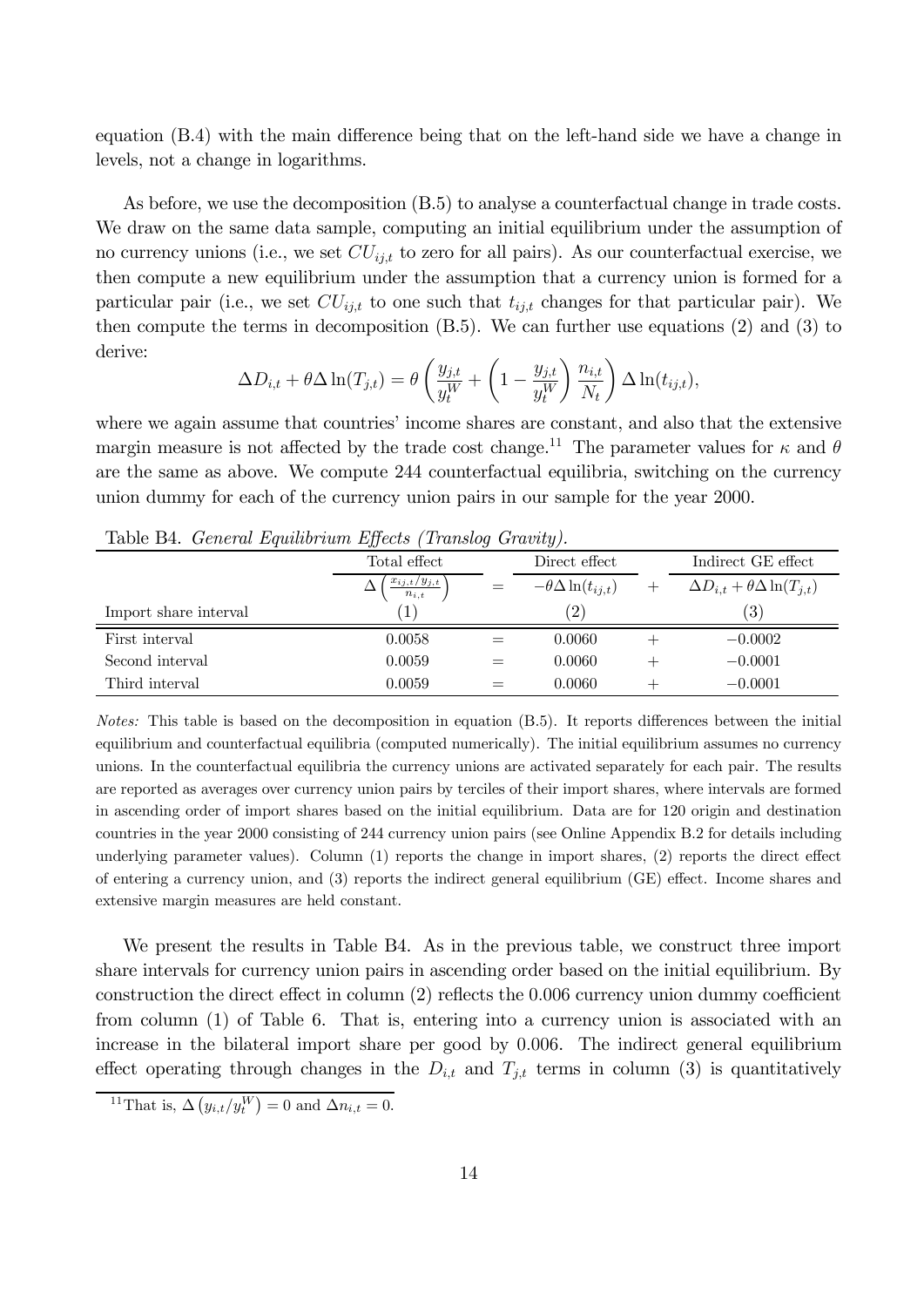minor, and it does not vary systematically across import share intervals. Overall, the total effect in column  $(1)$  is therefore similar to the direct effect.

## C Robustness

To ensure the robustness of our findings, this appendix provides a number of sensitivity checks.

Selection on Observables Persson (2001) claims that the trade impact of common currencies can be mismeasured if the countries in a currency union are systematically different from those outside (Rose, 2001; Baldwin, 2006; Baldwin *et al.*, 2008). He therefore applies a matching technique to identify non-currency union country pairs that are most similar to currency union pairs. Comparing bilateral trade flows between the two groups, he finds that the trade effect of currency unions is insignificant. To control for non-random selection, we apply the nearest matching estimator of Persson (2001). We run a probit regression to generate the propensity score, and we match the currency union observations with the non-currency union observations that deviate by no more than a small distance from the propensity score.<sup>12</sup>

|                                | $\left(1\right)$      | $^{(2)}$               |
|--------------------------------|-----------------------|------------------------|
| $\ensuremath{\mathrm{CU}}$     | $0.245***$<br>(0.051) | $-0.410***$<br>(0.157) |
| $CU \times In$ predicted share |                       | $-0.209***$<br>(0.044) |
| CU estimates                   |                       |                        |
| Mean                           |                       | $1.056***$<br>(0.169)  |
| $10^{th}$ percentile           |                       | $1.632***$<br>(0.287)  |
| $90^{th}$ percentile           |                       | $0.507***$<br>(0.069)  |
| Observations                   | 713,552               | 713,552                |

Table C1. *Robustness: Non-Random Selection.*

*Notes:* PPML estimation. Exporter-year, importer-year, and (directional) country pair fixed effects are included. Robust standard errors adjusted for clustering at the (non-directional) country pair level are reported in parentheses in (1). Standard errors are bootstrapped in  $(2)$ . \*\*\* indicates significance at the 1% level. The dependent variable is the import share per good. 'predicted share' is the predicted import share per good. Dummy variables for RTAs, WTO, OECD, and IMF membership are included but not reported.

Based on the matched sample, column (1) of Table C1 shows that currency unions are associated with  $28\%$  more trade on average. In column  $(2)$ , the trade effect of currency unions is heterogeneous across predicted import shares. Our findings thus remain robust to nonrandom selection on observables.

<sup>12</sup>As in Persson (2001), the probit regresses the currency union indicator on the product of the GDPs and GDPs per capita, the log of distance, and dummy variables for sharing a common border, a common language, the same country, colonial relationships, and RTAs. The value chosen for the maximum distance between the non-currency union observations and the propensity score is equal to 0.0001.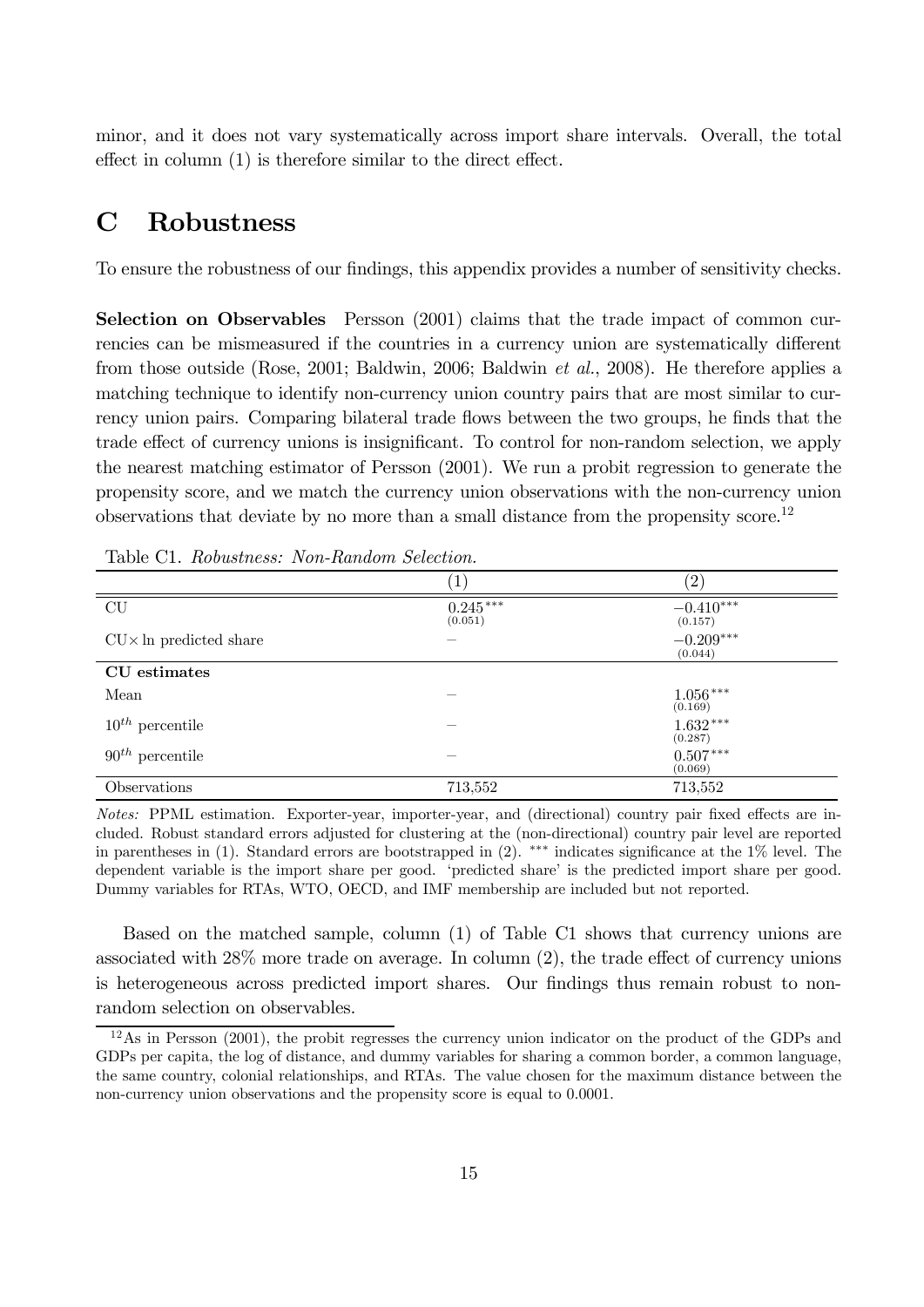Geopolitical Events, Decolonisation, and Missing Data Campbell (2013) and Campbell and Chentsov (2020) argue that omitted variables and missing data are driving the positive effect of currency unions on trade. First, they argue that the collapse in trade attributed to several currency union dissolutions was driven by major geopolitical events or hostile colonial separations.<sup>13</sup> Second, to account for the slow and steady decline of former colonial trade ties over time (Head *et al.*, 2010), they include a time trend for bilateral colonial relationships and show that it significantly reduces the trade impact of currency unions. Finally, as trade data are often missing after currency union breakups, they recommend excluding those country pairs from the sample as they may otherwise bias currency union estimates.

|                                | $\overline{ }$         |                        |                        |                        | ັ                      |                        |
|--------------------------------|------------------------|------------------------|------------------------|------------------------|------------------------|------------------------|
|                                | $\mathbf{1}$           | (2)                    | $\left( 3\right)$      | $\left(4\right)$       | (5)                    | $\left( 6\right)$      |
| CU                             | $0.173***$<br>(0.050)  | $0.134***$<br>(0.049)  | $0.135***$<br>(0.049)  | $-0.400***$<br>(0.139) | $-0.417***$<br>(0.135) | $-0.419***$<br>(0.132) |
| $CU \times In$ predicted share |                        |                        |                        | $-0.179***$<br>(0.033) | $-0.179***$<br>(0.037) | $-0.180***$<br>(0.034) |
| Trend colonial relationships   | $-0.023***$<br>(0.002) | $-0.022***$<br>(0.002) | $-0.022***$<br>(0.002) | $-0.022***$<br>(0.002) | $-0.022***$<br>(0.002) | $-0.022***$<br>(0.003) |
| CU estimates                   |                        |                        |                        |                        |                        |                        |
| Mean                           |                        |                        |                        | $0.841***$<br>(0.123)  | $0.824***$<br>(0.143)  | $0.831***$<br>(0.128)  |
| $10^{th}$ percentile           |                        |                        |                        | $1.320***$<br>(0.205)  | $1.297***$<br>(0.237)  | $1.307***$<br>(0.214)  |
| $90^{th}$ percentile           |                        |                        |                        | $0.383***$<br>(0.064)  | $0.366***$<br>(0.065)  | $0.370***$<br>(0.059)  |
| Observations                   | 1,131,641              | 1,127,743              | 1,126,275              | 1,131,641              | 1,127,743              | 1,126,275              |
| Geopolitical events            | Yes                    | N <sub>o</sub>         | N <sub>o</sub>         | Yes                    | N <sub>o</sub>         | No                     |
| Hostile colonial separations   | Yes                    | N <sub>o</sub>         | N <sub>o</sub>         | Yes                    | N <sub>o</sub>         | No                     |
| Missing data after CU switch   | Yes                    | Yes                    | No                     | Yes                    | Yes                    | No                     |

Table C2. *Robustness: Geopolitical Events, Decolonisation, and Missing Data.*

*Notes:* PPML estimation. Exporter-year, importer-year, and (directional) country pair fixed effects are included. Robust standard errors adjusted for clustering at the (non-directional) country pair level are reported in parentheses in (1) to (3). Bootstrapped standard errors in (4) to (6). \*\*\* indicates significance at the  $1\%$ level. The dependent variable is the import share per good. 'predicted share' is the predicted import share per good. Dummy variables for RTAs, WTO, OECD, and IMF membership are included but not reported.

To address those issues, in column (1) of Table C2 we estimate equation (6) and add a time trend for past colonial relationships.<sup>14</sup> Column  $(2)$  removes 32 (non-directional) country pairs from the sample whose currency union switches were simultaneous to wars or hostile colonial breakups, while column (3) also excludes 18 country pairs with missing data following a currency union dissolution (Campbell, 2013; Campbell and Chentsov,  $2020$ ).<sup>15</sup> The negative coefficient on the trend indicates that former colonial trade ties gradually decay over time. In addition, the trend reduces the magnitude of the currency union coefficient from  $0.252$  (column  $3$  of Table 1) to 0.173 (column 1). The currency union coefficient further falls to 0.134 once we

 $13$ Examples include the breakup in 1965 of the currency union between India and Pakistan that coincided with a border war, or decolonisation after major conflicts of former French and Portuguese colonies.

<sup>&</sup>lt;sup>14</sup>The results are similar with a trend for UK colonies only (Campbell, 2013; Campbell and Chentsov, 2020).

 $15$ Due to the country pair fixed effects, we cannot separately control for these pairs in the regression. We therefore follow Campbell (2013) and Campbell and Chentsov (2020) and remove them from the sample.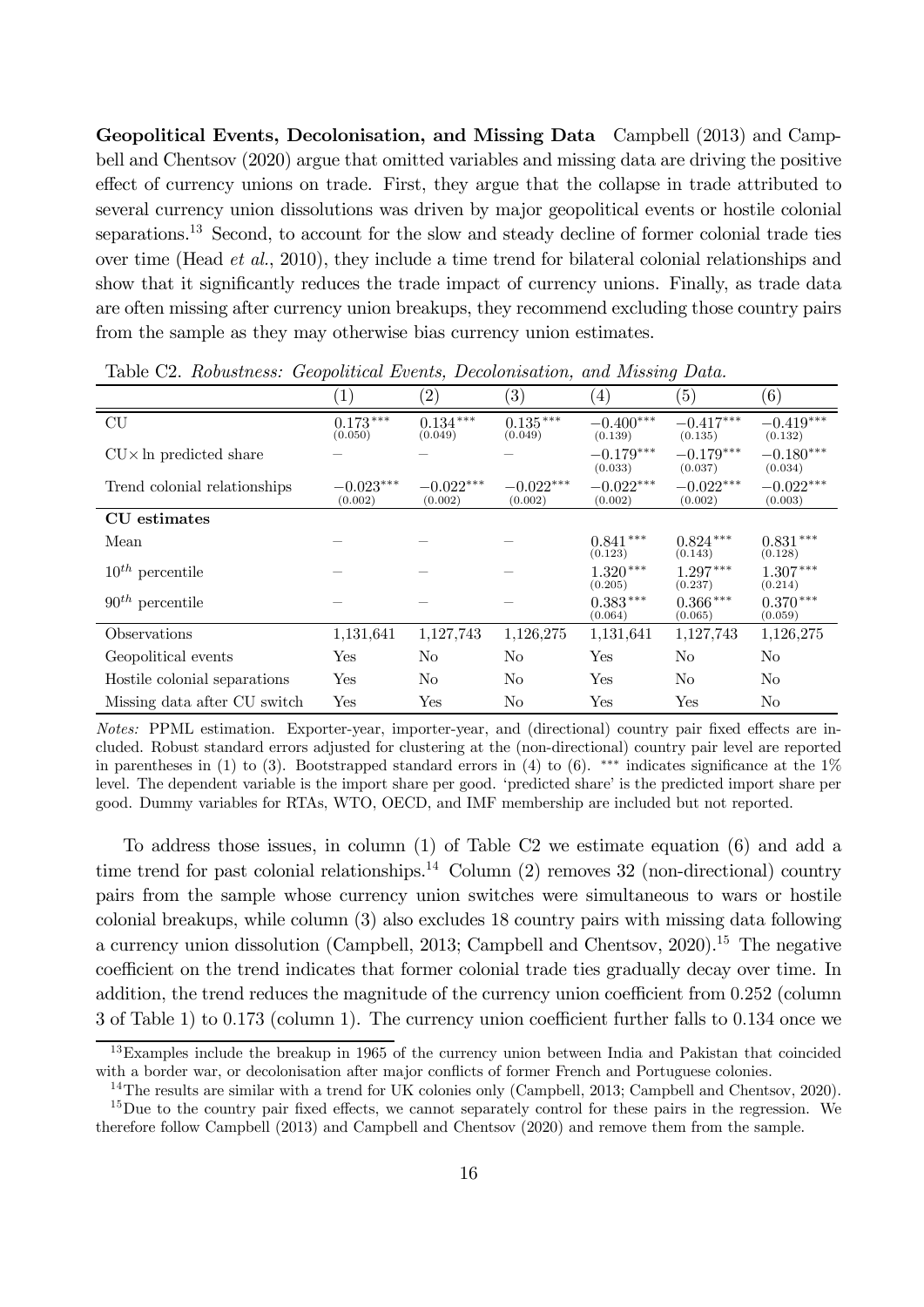drop the country pairs that exited from a currency union at the same time as wars or hostile colonial breakups took place (column 2), and to 0.135 once we also exclude the country pairs with missing data (column 3). Wars and decolonisation therefore matter in explaining the magnitude of the trade effect of currency unions, but sharing a common currency continues to be associated with more trade (14% more trade on average according to column 3).

Columns  $(4)$  to  $(6)$  report the same regressions as in columns  $(1)$  to  $(3)$  but the currency union indicator is interacted with log predicted shares. As shown in the lower part of the table, currency unions are associated with more trade, and their effects are heterogeneous and smaller in magnitude for country pairs with larger import shares. We therefore conclude that our results remain robust to controlling for wars, decolonisation, and missing data.

**Currency Union Types** De Sousa (2012) identifies three types of currency unions: *multilateral* (i.e., between countries of similar size and wealth), *bilateral* (i.e., when a small or poor country adopts the currency of a larger and richer country), and currency unions where money is 'interchangeable' between two countries at 1:1 parity.

|                                               |                       | (1)                    |
|-----------------------------------------------|-----------------------|------------------------|
| CU multilateral                               |                       | $-0.166$<br>(0.178)    |
| $CU$ multilateral $\times$ ln predicted share |                       | $-0.104**$<br>(0.042)  |
| CU bilateral                                  |                       | $-0.483**$<br>(0.235)  |
| $CU$ bilateral $\times$ ln predicted share    |                       | $-0.246***$<br>(0.056) |
| CU estimates                                  | Multilateral          | <b>Bilateral</b>       |
| Mean                                          | $0.551***$<br>(0.154) | $1.222***$<br>(0.208)  |
| $10^{th}$ percentile                          | $0.828***$<br>(0.255) | $1.879***$<br>(0.346)  |
| $90^{th}$ percentile                          | $0.287***$<br>(0.086) | $0.593***$<br>(0.110)  |
| Observations                                  |                       | 1,131,641              |

Table C3. *Robustness: Currency Union Types.*

*Notes:* PPML estimation. Exporter-year, importer-year, and (directional) country pair fixed effects are included. Bootstrapped standard errors adjusted for clustering at the (non-directional) country pair level are reported in parentheses. \*\*\* and \*\* indicate significance at the 1% and 5% levels, respectively. The dependent variable is the import share per good. 'predicted share' is the predicted import share per good. Dummy variables for RTAs, WTO, OECD, and IMF membership are included but not reported.

We broadly split currency unions into two groups, i.e., multilateral versus bilateral.<sup>16</sup> We estimate equation (8) and allow for heterogeneity in the trade impact of both multilateral and bilateral unions. For both types of unions, Table C3 shows that our results continue to hold.

<sup>&</sup>lt;sup>16</sup>The currencies used in multilateral unions include the British West Indies dollar, the Central America and the Caribbean currency, the CFA and CFP francs, the East African shilling, and the euro. The currencies circulating in bilateral unions are the Australian, Malaysian, and US dollars, the Indian, Mauritian, and Pakistani rupees, the Belgian and French francs, the South African rand, the Danish krone, the Portuguese escudo, the Saudi riyal, the Spanish peseta, and the British pound sterling.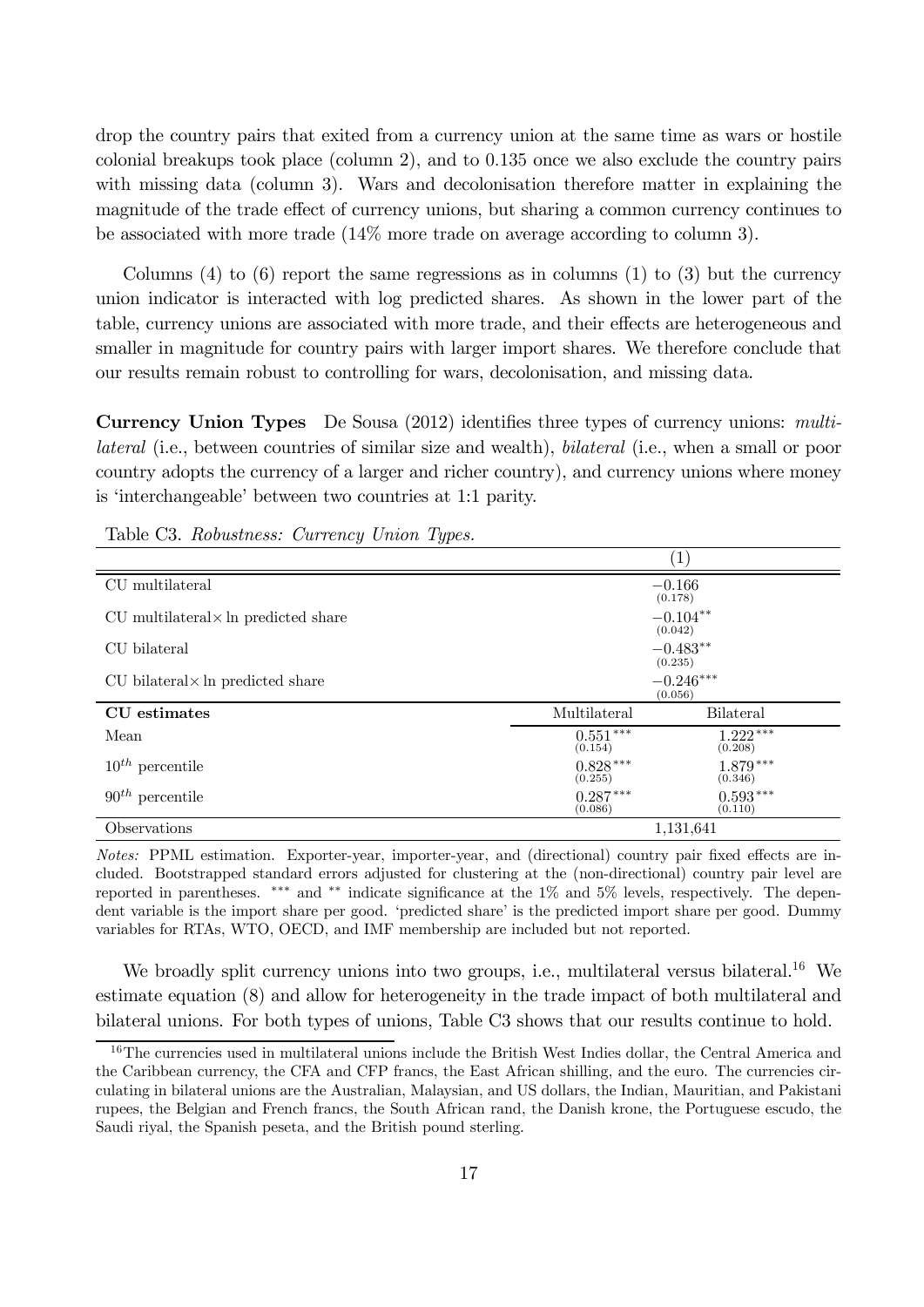Currency Union Entry and Exit Our sample includes 379 and 782 (directional) switches into and out of currency unions. Among the 379 entries, 251 correspond to the euro.<sup>17</sup> We classify our currency union observations into three categories: *entry* (i.e., currency unions created during our sample period), *exit* (i.e., unions that were dissolved), and *continuous* (i.e., they existed over the whole sample period). Some bilateral pairs are therefore classified as both entry and exit if they entered and subsequently left a currency union during our sample period.

|                                                 |                        | $\left( 1\right)$     |                           | $\left( 2\right)$      |                       |  |
|-------------------------------------------------|------------------------|-----------------------|---------------------------|------------------------|-----------------------|--|
| CU entry                                        |                        | $-0.053$<br>(0.237)   |                           |                        |                       |  |
| $CU$ entry $\times$ ln predicted share          |                        | $-0.052$<br>(0.068)   |                           |                        |                       |  |
| CU non-EURO entry                               |                        |                       |                           | $-0.226$<br>(0.857)    |                       |  |
| $CU$ non-EURO entry $\times$ ln predicted share |                        |                       |                           | $-0.027$<br>(0.191)    |                       |  |
| EURO entry                                      |                        |                       |                           | $-0.565***$<br>(0.153) |                       |  |
| EURO entry × ln predicted share                 |                        |                       |                           | $-0.118***$<br>(0.036) |                       |  |
| CU exit                                         |                        | $-0.346*$<br>(0.190)  |                           | $-0.238$<br>(0.183)    |                       |  |
| $CU$ exit $\times$ ln predicted share           | $-0.204***$<br>(0.044) |                       |                           | $-0.181***$<br>(0.041) |                       |  |
| $CU$ continuous $\times$ ln predicted share     | $-0.622***$<br>(0.098) |                       |                           | $-0.630***$<br>(0.088) |                       |  |
| Trend EU countries                              |                        |                       |                           | $0.027***$<br>(0.003)  |                       |  |
| CU estimates                                    | Entry                  | Exit                  | Non-EURO entry EURO entry |                        | Exit                  |  |
| Mean                                            | 0.307<br>(0.248)       | $1.064***$<br>(0.160) | $-0.037$<br>(0.563)       | $0.250*$<br>(0.129)    | $1.015***$<br>(0.154) |  |
| $10^{th}$ percentile                            | 0.446<br>(0.425)       | $1.607***$<br>(0.265) | 0.036<br>(1.042)          | $0.564**$<br>(0.219)   | $1.498***$<br>(0.252) |  |
| $90^{th}$ percentile                            | $0.174*$<br>(0.093)    | $0.544***$<br>(0.090) | $-0.107$<br>(0.254)       | $-0.051$<br>(0.066)    | $0.553***$<br>(0.092) |  |
| Observations                                    |                        | 1,131,641             |                           | 1,131,641              |                       |  |

Table C4. *Robustness: Currency Union Entry and Exit.*

*Notes:* PPML estimation. Exporter-year, importer-year, and (directional) country pair fixed effects are included. Bootstrapped standard errors adjusted for clustering at the (non-directional) country pair level are reported in parentheses. \*\*\*, \*\*, and \* indicate significance at the  $1\%$ ,  $5\%$ , and  $10\%$  levels, respectively. The dependent variable is the import share per good. 'predicted share' is the predicted import share per good. Dummy variables for RTAs, WTO, OECD, and IMF membership are included but not reported.

Distinguishing between the three types of unions, we estimate equation (8) and report the results in column (1) of Table C4 (for the continuous unions, the currency union dummy is omitted due to collinearity with the pair fixed effects and only its interaction with the log predicted shares is included). The interactions between the currency union dummy and the log predicted shares are negative for the continuous and exit unions only. In column (2), we split the entry currency unions between euro and non-euro currencies (and include a trend for EU

<sup>&</sup>lt;sup>17</sup>Belgium and Luxembourg are merged into a single entity, while Latvia and Lithuania only adopted the euro in 2014 and 2015. Our sample thus includes 16 countries that switched to the euro, accounting for  $16 \times 15 = 240$ directional switches. The 11 other switches occurred between Saint Pierre et Miquelon and Eurozone countries.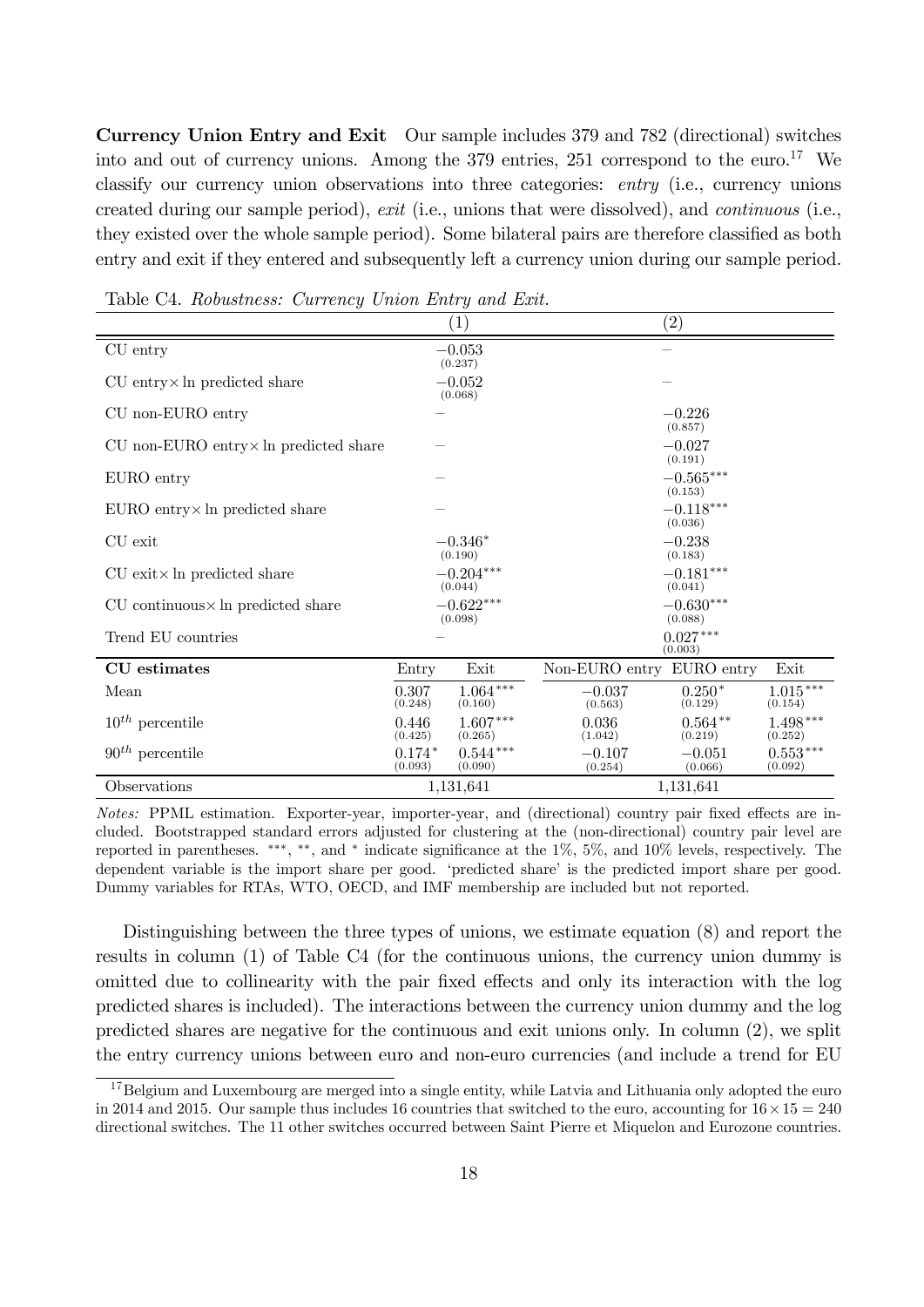countries), and the interaction is negative for the euro only. With the exception of non-euro entry currency unions, all other unions are thus associated with heterogeneous trade effects.

**Import Shares per Good** Our findings remain robust to using alternative proxies for the extensive margin  $n_i$  in measuring the bilateral import shares per good. In column (1) of Table C5 the import shares per good are computed using the Hummels and Klenow (2005) measure. In column (2) we assume that the extensive margin is unity for all exporters in which case the dependent variable is simply the bilateral import share.

|                                | $\left  \right $ | $^{\prime}2)$ | $^{\prime}3)$ | $\left(4\right)$ |
|--------------------------------|------------------|---------------|---------------|------------------|
| CU                             | 0.180            | $-0.389***$   | $-0.704$      | $-0.422$         |
|                                | (0.165)          | (0.114)       | (0.447)       | (0.331)          |
| $CU \times In$ predicted share | $-0.101*$        | $-0.186***$   | $-0.178*$     | $-0.178*$        |
|                                | (0.052)          | (0.028)       | (0.096)       | (0.096)          |
| CU estimates                   |                  |               |               |                  |
| Mean                           | $0.771***$       | $1.034***$    | $0.736**$     | $0.760**$        |
|                                | (0.182)          | (0.119)       | (0.353)       | (0.336)          |
| $10^{th}$ percentile           | $1.002***$       | $1.647***$    | $1.476**$     | $1.499**$        |
|                                | (0.293)          | (0.205)       | (0.749)       | (0.724)          |
| $90^{th}$ percentile           | $0.542***$       | $0.477***$    | $-0.086$      | $-0.057$         |
|                                | (0.094)          | (0.055)       | (0.135)       | (0.158)          |
| Observations                   | 854,082          | 1,157,168     | 81,807        | 100,301          |
| Exporter extensive margin      | HK (2005)        | Unity         | OECD STAN     | <b>OECD STAN</b> |
| Importer output                | GDP              | GDP           | Total output  | Manuf. output    |

Table C5. *Robustness: Import Shares per Good.*

*Notes:* PPML estimation. Exporter-year, importer-year, and (directional) country pair fixed effects are included. Bootstrapped standard errors adjusted for clustering at the (non-directional) country pair level are reported in parentheses. \*\*\*, \*\*, and \* indicate significance at the  $1\%$ ,  $5\%$ , and  $10\%$  levels, respectively. The dependent variable is the import share per good. 'predicted share' is the predicted import share per good. In (1), HK (2005) stands for Hummels and Klenow (2005). Dummy variables for RTAs, IMF, OECD, and WTO membership are included but not reported.

Instead of using the importing country's GDP to compute the import shares per good, we experiment using total (column 3) or manufacturing (column 4) gross output from the OECD STAN database (available in domestic currency and converted to US dollars using bilateral exchange rates from the International Monetary Fund's International Financial Statistics). As the data are only available for OECD nations our sample is reduced to 19 importing countries.

Specifications In Table C6 we consider three alternative specifications for the first-step regression (7). In column (1), in addition to bilateral distance and contiguity we include indicator variables for sharing a common language, a common coloniser post-1945, pairs in a colonial relationship post-1945, and for territories that were, or are, the same country. In column (2) we replace bilateral distance and contiguity with a full set of (directional) country pair fixed effects. In column  $(3)$  we let the distance and contiguity elasticities vary over time (by interacting the two variables with year dummy variables).

In column (4) we include time-varying distance and contiguity controls in the second-step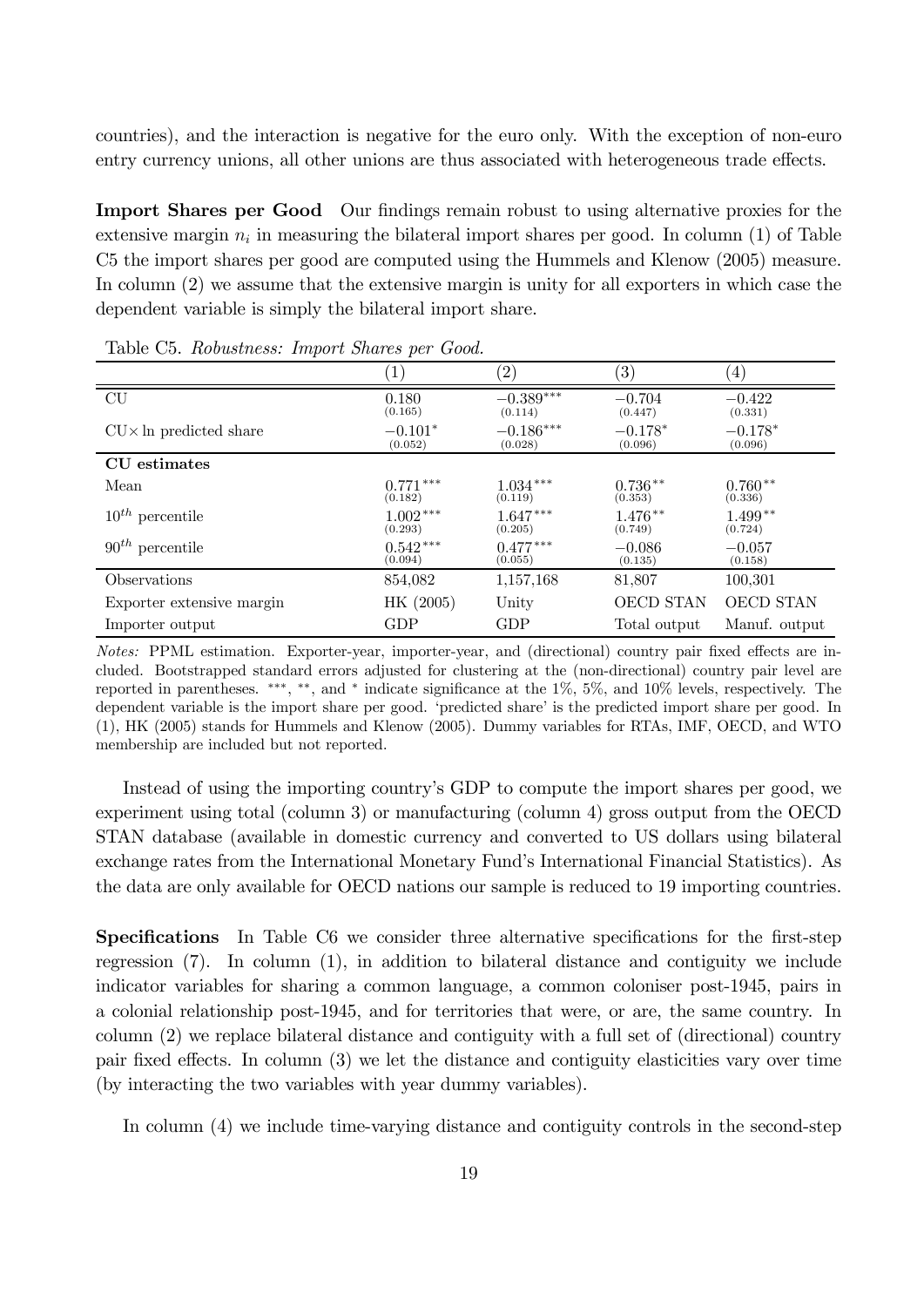regression (8). We also estimate the second-step regression with a lagged dependent variable (column 5), a trend for EU countries (column 6), and a trend for all countries in a currency union in our sample (column 7).

|                                | (1)                    | $\left( 2\right)$      | (3)                          | $\left(4\right)$       | $\left( 5\right)$      | (6)                    | $\left( 7\right)$      |
|--------------------------------|------------------------|------------------------|------------------------------|------------------------|------------------------|------------------------|------------------------|
| Lagged dep. var.               |                        |                        |                              |                        | $3.964***$<br>(0.432)  |                        |                        |
| CU                             | $-0.275***$<br>(0.135) | $-0.240*$<br>(0.139)   | $-0.368**$<br>(0.149)        | $-0.335***$<br>(0.151) | $-0.327***$<br>(0.106) | $-0.498***$<br>(0.143) | $-0.176$<br>(0.168)    |
| $CU \times In$ predicted share | $-0.173***$<br>(0.034) | $-0.173***$<br>(0.037) | $-0.191***$<br>(0.037)       | $-0.188***$<br>(0.035) | $-0.163***$<br>(0.030) | $-0.201***$<br>(0.034) | $-0.187***$<br>(0.035) |
| Trend EU countries             |                        |                        |                              |                        |                        | $0.021***$<br>(0.003)  |                        |
| Trend CU pairs                 |                        |                        |                              |                        |                        |                        | $-0.013***$<br>(0.004) |
| CU estimates                   |                        |                        |                              |                        |                        |                        |                        |
| Mean                           | $0.924***$<br>(0.129)  | $1.104***$<br>(0.177)  | $0.961***$<br>(0.134)        | $0.965***$<br>(0.125)  | $0.798***$<br>(0.119)  | $0.892***$<br>(0.130)  | $1.117***$<br>(0.129)  |
| $10^{th}$ percentile           | $1.383***$<br>(0.212)  | $1.742***$<br>(0.310)  | $1.478***$<br>(0.229)        | $1.465***$<br>(0.212)  | $1.231***$<br>(0.197)  | $1.427***$<br>(0.214)  | $1.615***$<br>(0.210)  |
| $90^{th}$ percentile           | $0.489***$<br>(0.068)  | $0.528***$<br>(0.075)  | $0.468***$<br>(0.063)        | $0.485***$<br>(0.067)  | $0.383***$<br>(0.053)  | $0.379***$<br>(0.070)  | $0.640***$<br>(0.083)  |
| Observations                   | 1,131,641              | 1,131,641              | 1,131,641                    | 1,131,641              | 1,087,964              | 1,131,641              | 1,131,641              |
| First-step controls            | Gravity                | Pair                   | $Dist. \times D_t$ ,         | Dist.                  | Dist.,                 | Dist.,                 | Dist.,                 |
|                                | controls               | effects                | contig. $\times D_t$ contig. |                        | contig.                | contig.                | contig.                |

Table C6. *Robustness: Specifications.* 

*Notes:* PPML estimation. Exporter-year, importer-year, and (directional) country pair fixed effects are included. Bootstrapped standard errors adjusted for clustering at the (non-directional) country pair level are reported in parentheses. \*\*\*, \*\*, and \* indicate significance at the  $1\%$ ,  $5\%$ , and  $10\%$  levels, respectively. The dependent variable is the import share per good. 'predicted share' is the predicted import share per good. In (4), the second-step regression (8) includes time-varying distance and contiguity controls. Dummy variables for RTAs, WTO, OECD, and IMF membership are included but not reported.

**Samples** In Table C7 we verify the robustness of our findings using alternative data samples. In column (1) we use the exports and GDP data between 1949 and 2006 from Head *et al.* (2010). In column (2) we use exports from the International Monetary Fund's DOTS combined with GDPs from the World Bank's WDI between 1960 and 2013. In column (3) we use a balanced sample between 1994 and 2013. We exclude (in column 4) the countries (mostly island nations) omitted from the analysis of Glick and Rose (2016), smaller nations with a nominal GDP below 500 million US dollars in 2013 (column 5), poorer countries with an annual GDP per capita below 500 US dollars in 2013 (column 6), and post-Soviet states (column 7).<sup>18</sup>

<sup>18</sup>The post-Soviet states are Armenia, Azerbaijan, Belarus, Estonia, Georgia, Kazakhstan, Kyrgyzstan, Latvia, Lithuania, Moldova, the Russian Federation, Tajikistan, Turkmenistan, Ukraine, and Uzbekistan.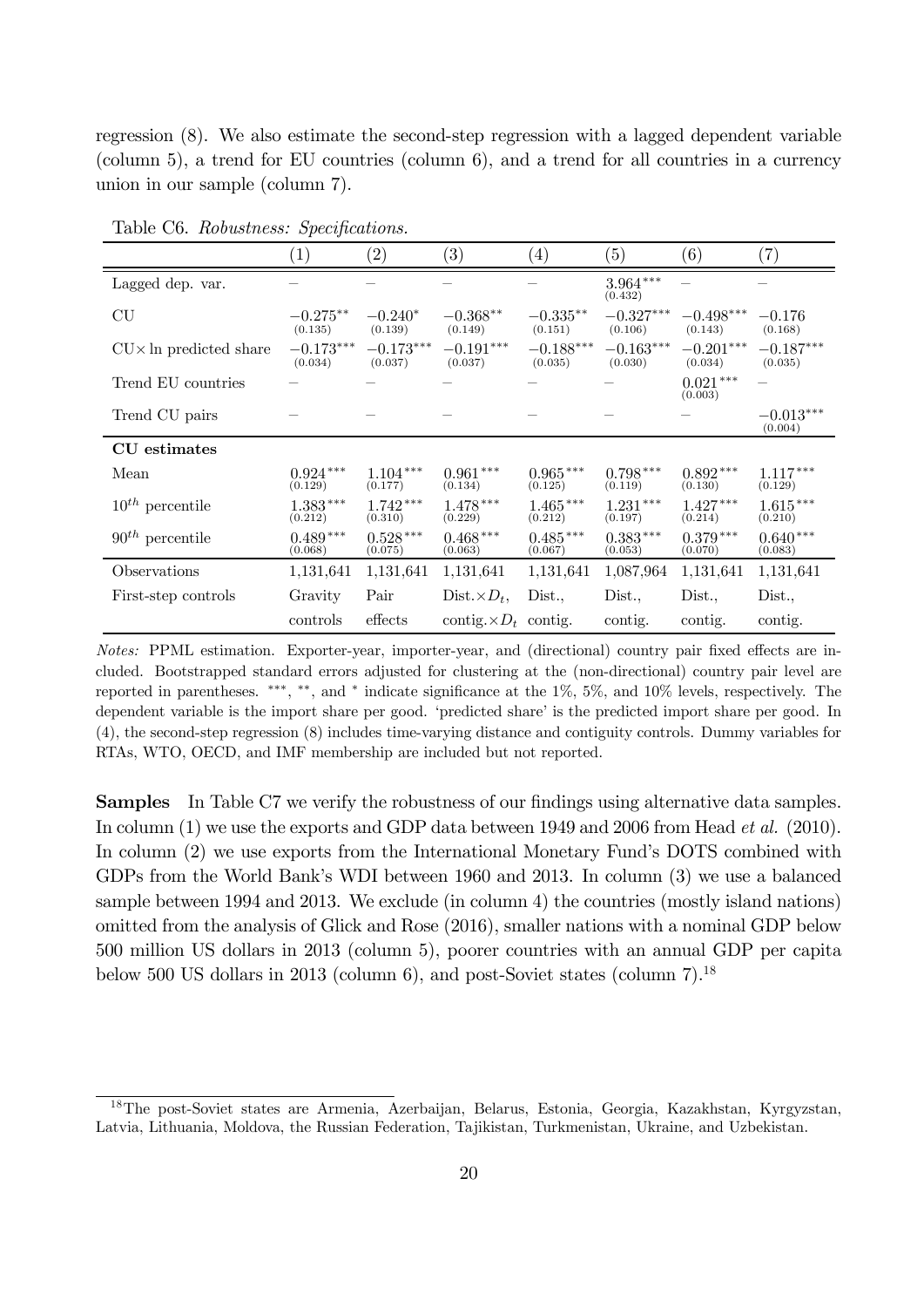|                                | $\left  \right $   | (2)         | (3)             | $\left(4\right)$ | (5)         | (6)         | $\left( 7\right)$ |
|--------------------------------|--------------------|-------------|-----------------|------------------|-------------|-------------|-------------------|
| CU                             | $-0.146$           | $-0.360***$ | $-0.472***$     | $-0.394**$       | $-0.419***$ | $-0.485***$ | $-0.359**$        |
|                                | (0.163)            | (0.135)     | (0.139)         | (0.157)          | (0.138)     | (0.135)     | (0.163)           |
| $CU \times$ In predicted share | $-0.130***$        | $-0.180***$ | $-0.156***$     | $-0.208***$      | $-0.195***$ | $-0.215***$ | $-0.195***$       |
|                                | (0.038)            | (0.033)     | (0.039)         | (0.038)          | (0.035)     | (0.034)     | (0.040)           |
| CU estimates                   |                    |             |                 |                  |             |             |                   |
| Mean                           | $0.768***$         | $0.942***$  | $0.547***$      | $1.046***$       | $0.933***$  | $0.998***$  | $0.990***$        |
|                                | (0.133)            | (0.137)     | (0.133)         | (0.140)          | (0.127)     | (0.124)     | (0.138)           |
| $10^{th}$ percentile           | $1.117***$         | $1.453***$  | $0.934***$      | $1.606***$       | $1.445***$  | $1.558***$  | $1.511***$        |
|                                | (0.229)            | (0.225)     | (0.224)         | (0.236)          | (0.212)     | (0.206)     | (0.239)           |
| $90^{th}$ percentile           | $0.432***$         | $0.457***$  | $0.180***$      | $0.510***$       | $0.439***$  | $0.453***$  | $0.490***$        |
|                                | (0.065)            | (0.071)     | (0.061)         | (0.071)          | (0.061)     | (0.061)     | (0.062)           |
| Observations                   | 986,961            | 970,993     | 310,080         | 992,368          | 1,102,783   | 1,012,463   | 1,053,636         |
| Sample                         | Head <i>et al.</i> | IMF/World   | <b>Balanced</b> | Excl.            | Excl. small | Excl. poor  | Excl. Soviet      |
|                                | (2010)             | Bank        | 1994–2013       | islands          | countries   | countries   | countries         |

Table C7. *Robustness: Samples.*

*Notes:* PPML estimation. Exporter-year, importer-year, and (directional) country pair fixed effects are included. Bootstrapped standard errors adjusted for clustering at the (non-directional) country pair level are reported in parentheses. \*\*\* and \*\* indicate significance at the 1% and 5% levels, respectively. The dependent variable is the import share per good. 'predicted share' is the predicted import share per good. Dummy variables for RTAs, WTO, OECD, and IMF membership are included but not reported.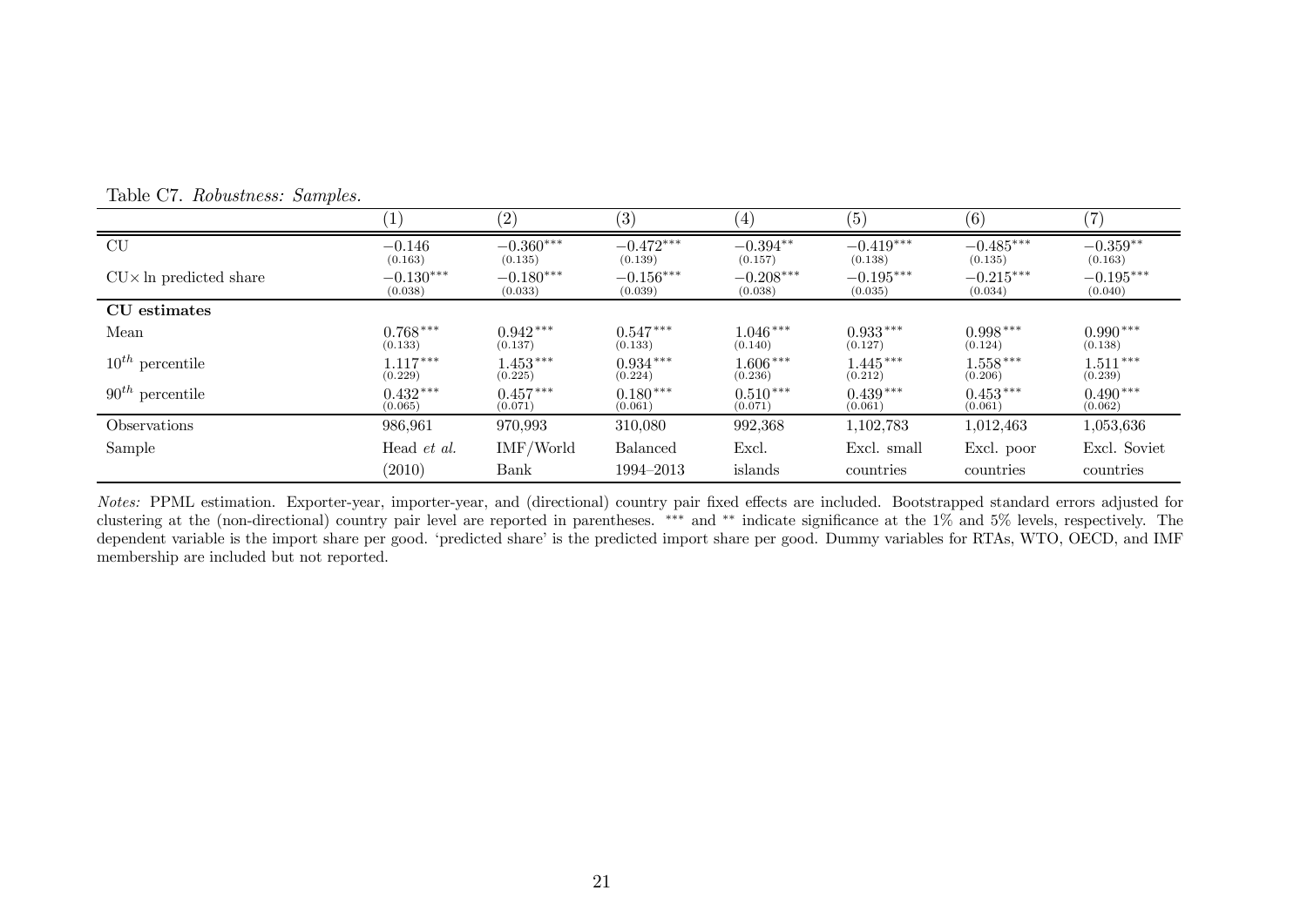Feedback Effects Finally, in Table C8 we test for 'feedback effects' of currency unions as discussed in Baier and Bergstrand (2007). As in their paper, we restrict our sample to five-year intervals from  $1953$  to  $2013$ . Based on equation  $(8)$  we add one lead (i.e., values five years ahead, denoted as  $t + 1$ ) of the currency union dummy variable and its interaction with log predicted shares. In column  $(1)$  we first show that our results continue to hold based on the sample with five-year intervals. In column  $(2)$  we add the future currency union status and its interaction with log predicted shares. These coefficients are insignificant. The coefficient on the future currency union status remains insignificant in column  $(3)$  where we do not allow for heterogeneity across country pairs. Similar to Baier and Bergstrand (2007) we therefore do not find evidence of feedback effects.

| $\bm{v}$                               |                             |                       |                       |
|----------------------------------------|-----------------------------|-----------------------|-----------------------|
|                                        | $\left\lceil 1\right\rceil$ | $^{\prime}2)$         | $\left( 3\right)$     |
| CU(t)                                  | $-0.440**$<br>(0.218)       | $-0.356$<br>(0.317)   | $0.248***$<br>(0.083) |
| $CU \times ln$ predicted share (t)     | $-0.210***$<br>(0.054)      | $-0.180**$<br>(0.082) |                       |
| $CU (t+1)$                             |                             | 0.021<br>(0.216)      | 0.047<br>(0.069)      |
| $CU \times In$ predicted share $(t+1)$ |                             | $-0.014$<br>(0.052)   |                       |
| $CU$ estimates $(t)$                   |                             |                       |                       |
| Mean                                   | $1.001***$<br>(0.175)       | $0.877***$<br>(0.266) |                       |
| $10^{th}$ percentile                   | $1.550***$<br>(0.308)       | $1.345***$<br>(0.475) |                       |
| $90^{th}$ percentile                   | $0.472***$<br>(0.075)       | $0.426***$<br>(0.091) |                       |
| Observations                           | 217,026                     | 183,977               | 183,977               |

Table C8. *Feedback Effects as in Baier and Bergstrand (2007)*.

*Notes:* PPML estimation. Exporter-year, importer-year, and (directional) country pair fixed effects are included. Bootstrapped standard errors adjusted for clustering at the (non-directional) country pair level are reported in parentheses in (1) and (2). Robust standard errors in (3). \*\*\* and \*\* indicate significance at the 1% and 5% levels, respectively. The dependent variable is the import share per good. 'predicted share' is the predicted import share per good. Dummy variables for RTAs, WTO, OECD, and IMF membership are included but not reported.

## References

Anderson, J. and van Wincoop, E. (2003). 'Gravity with gravitas: a solution to the border puzzle', *American Economic Review*, vol. 93(1), pp. 170–92.

Baier, S.L. and Bergstrand, J.H. (2007). 'Do free trade agreements actually increase members' international trade?', *Journal of International Economics*, vol. 71(1), pp. 72–95.

Baldwin, R. (2006). 'In or out: does it matter? An evidence-based analysis of the euro's trade effect', *Centre for Economic Policy Research*, London.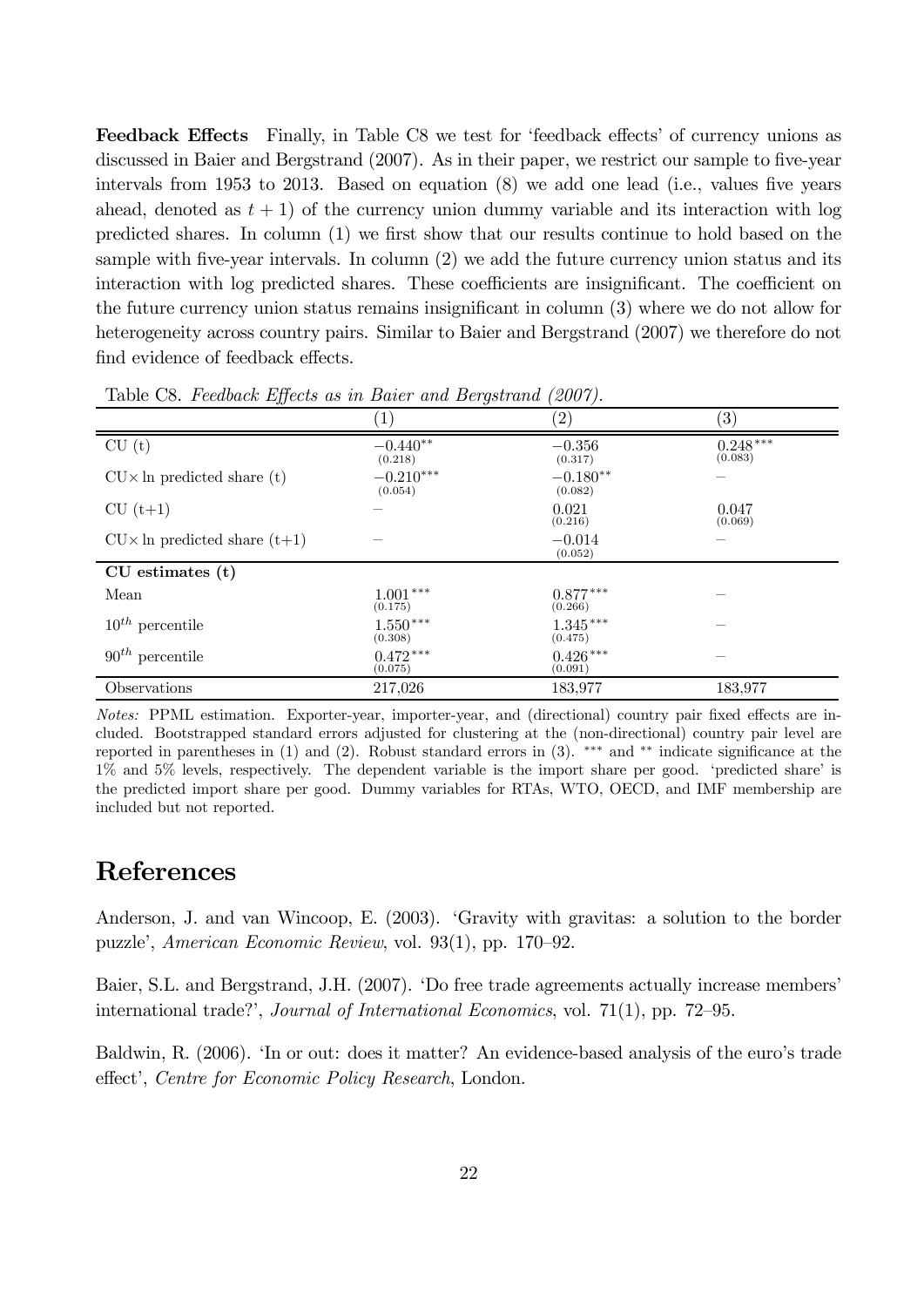Baldwin, R., Di Nino, V., Fontagné, L., De Santis, R.A. and Taglioni, D. (2008). 'Study on the impact of the euro on trade and foreign direct investment', European Economy Economic Paper 321, European Commission.

Campbell, D.L. (2013). 'Estimating the impact of currency unions on trade: solving the Glick and Rose puzzle', *The World Economy*, vol. 36(10), pp. 1278–93.

Campbell, D.L. and Chentsov, A. (2020). 'Breaking badly: the currency union effect on trade', New Economic School Working Paper 265.

De Sousa, J. (2012). 'The currency union effect on trade is decreasing over time', *Economics Letters*, vol. 117(3), pp. 917–20.

De Sousa, J.  $(2012)$ . 'The currency union effect on trade is decreasing over time – Replication package.' *Economics Letters*, data deposited at http://jdesousa.univ.free.fr/data.htm#Regional%20trade%20agreements.

Feenstra, R.C. (2003). 'A homothetic utility function for monopolistic competition models, without constant price elasticity', *Economics Letters*, vol. 78(1), pp. 79–86.

Glick, R. and Rose, A.K. (2016). 'Currency unions and trade: a post-EMU reassessment', *European Economic Review*, vol. 87, pp. 78–91.

Glick, R. and Rose, A.K. (2016). 'Currency unions and trade: a post-EMU reassessment – Replication package.' *European Economic Review*, data deposited at http://faculty.haas.berkeley.edu/arose/RecRes.htm#CUTrade.

Head, K. and Mayer, T. (2014). 'Gravity equations: workhorse, toolkit, and cookbook', in (G. Gopinath, E. Helpman and K. Rogoff, eds.), *Handbook of International Economics*, Chapter 3, pp. 131–95.

Head, K. and Mayer, T. (2014). 'Gravity equations: workhorse, toolkit, and cookbook – Replication package.' *Handbook of International Economics*, data deposited at http://www.cepii.fr/cepii/en/bdd\_modele/bdd.asp.

Head, K., Mayer, T. and Ries, J. (2010). 'The erosion of colonial linkages after independence', *Journal of International Economics*, vol. 81(1), pp. 1–14.

Head, K., Mayer, T. and Ries, J. (2010). 'The erosion of colonial linkages after independence – Replication package.' *Journal of International Economics*, data deposited at http://www.cepii. fr/cepii/en/bdd\_modele/bdd.asp.

Hummels, D. and Klenow, P.J. (2005). 'The variety and quality of a nation's exports', *American Economic Review*, vol. 95(3), pp. 704–23.